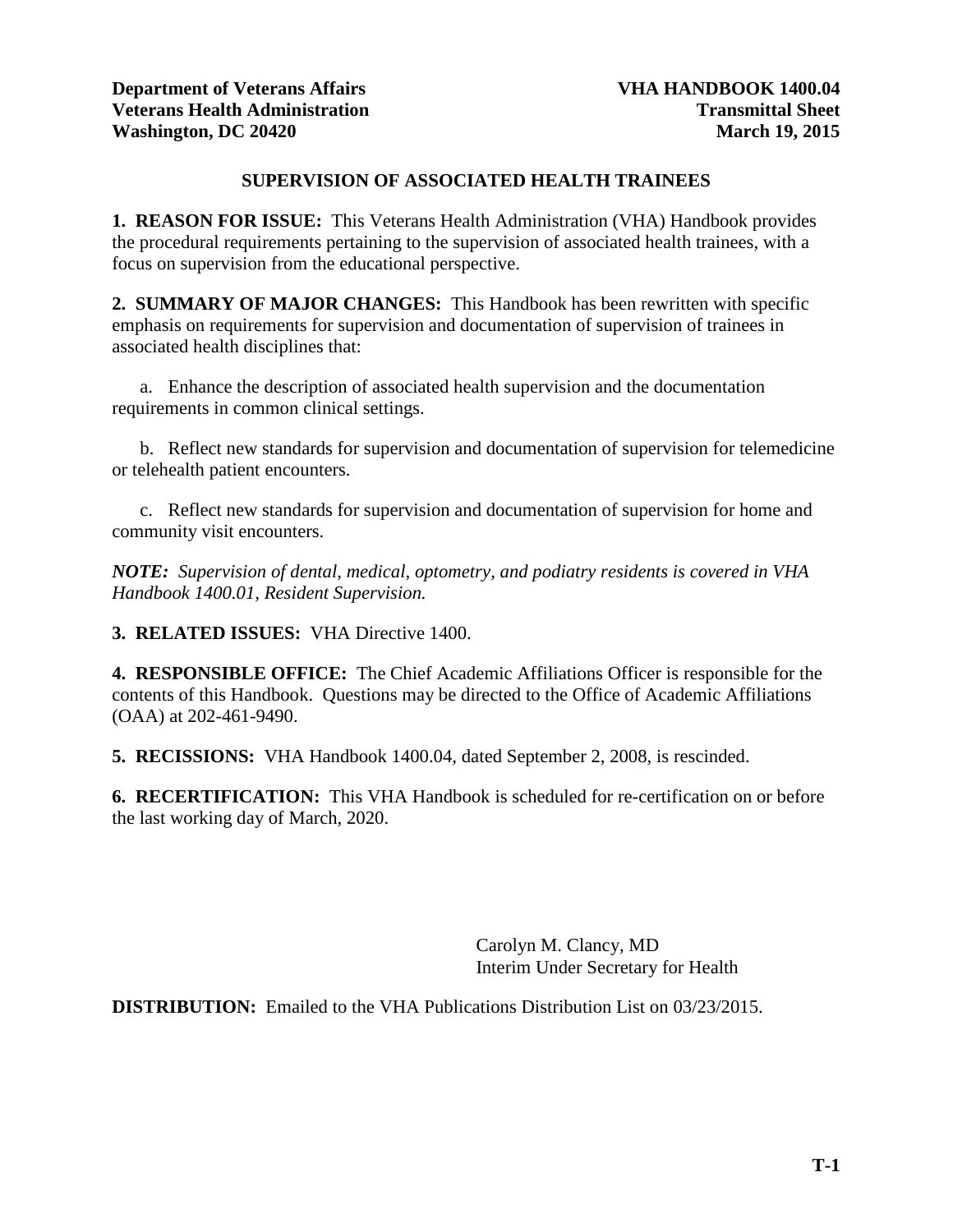# **CONTENTS**

# SUPERVISION OF ASSOCIATED HEALTH TRAINEES

| PARAGRAPH                                                                        | <b>PAGE</b> |
|----------------------------------------------------------------------------------|-------------|
|                                                                                  |             |
|                                                                                  |             |
|                                                                                  |             |
|                                                                                  |             |
|                                                                                  |             |
|                                                                                  |             |
|                                                                                  |             |
|                                                                                  |             |
|                                                                                  |             |
|                                                                                  |             |
|                                                                                  |             |
| <b>APPENDIX</b>                                                                  | <b>PAGE</b> |
| A Permissible Types of Supervision, By Associated Health Discipline and Level of |             |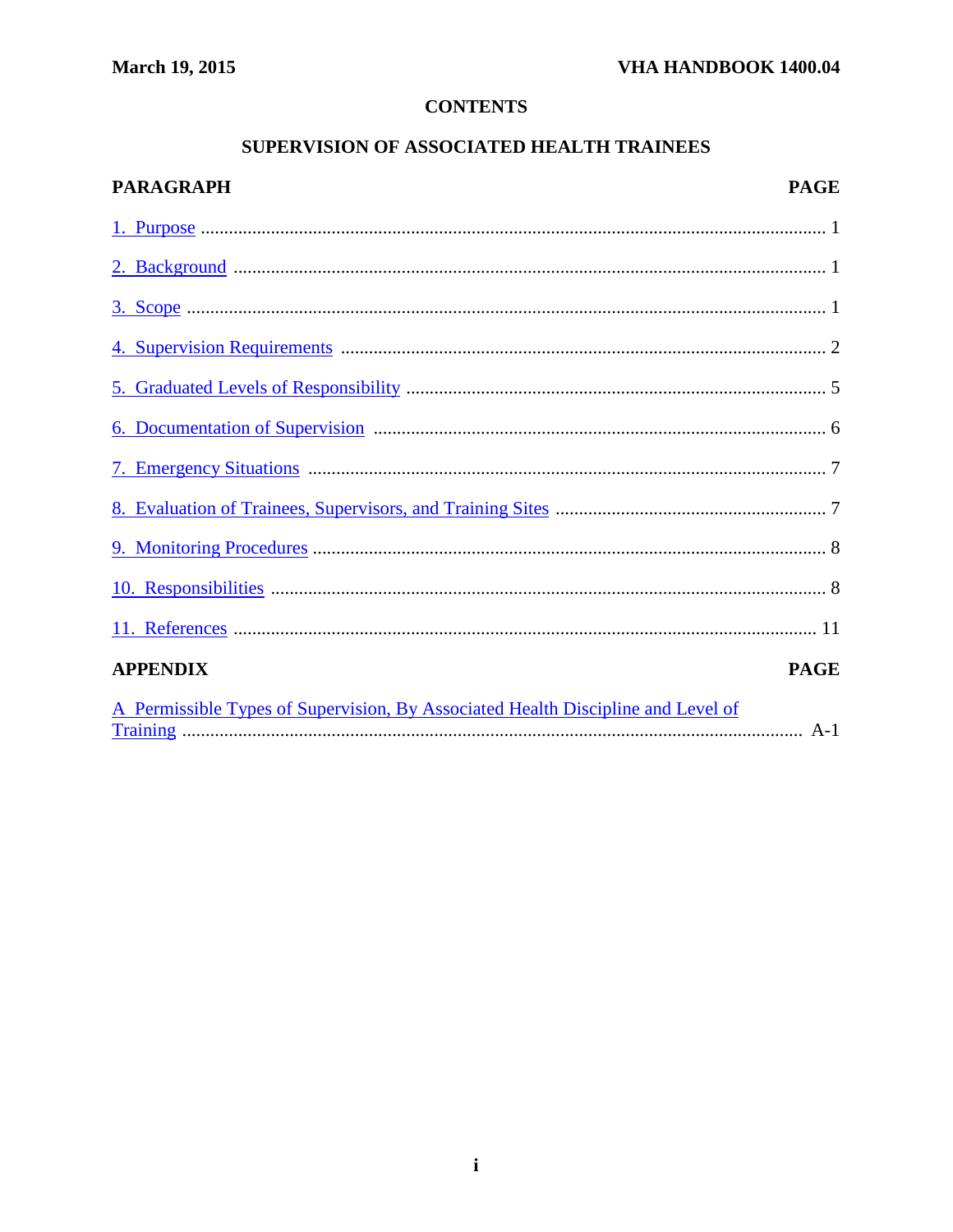## **SUPERVISION OF ASSOCIATED HEALTH TRAINEES**

<span id="page-2-0"></span>**1. PURPOSE:** This Veterans Health Administration (VHA) Handbook provides procedural requirements pertaining to the supervision of associated health trainees within Department of Veterans Affairs (VA) medical facilities from the perspectives of quality education and safe patient health care. **AUTHORITY:** 38 U.S.C. 7302, 7405.

## <span id="page-2-1"></span>**2. BACKGROUND:**

a. The quality of health care, Veteran safety, and the success of the educational experience are inexorably linked and mutually enhancing. In a system where direct practice and education of health care professionals occur together, there must be a clear delineation of responsibilities to ensure that both are of excellent quality.

b. Incumbent on the clinician educator is quality supervision of trainees as they acquire the skills to practice independently. "Graduated levels of responsibility" is the underlying educational principle for all health professions education, regardless of discipline. Supervising clinicians must understand the implications of this principle and its impact on Veterans and trainees*.*

c. VHA follows the requirements of national accrediting and certifying bodies for each associated health discipline and maintains accreditation by The Joint Commission, the Commission on Accreditation of Rehabilitation Facilities, and/or other health care accreditation bodies, unless these requirements conflict with Federal law or policy. Requirements of the various certifying bodies must be incorporated into VA training programs and fulfilled through local facility policy.

d. VHA Directive 2004-066 requires that academic institutions seeking to affiliate with VA medical facilities for associated health clinical education experiences must have (or be actively seeking) programmatic accreditation from an accrediting body officially recognized by the U.S. Department of Education or the Council for Higher Education Accreditation (CHEA). If a nationally recognized accrediting body does not exist for the program or if a VA medical facility otherwise desires to affiliate with a non-accredited program, specific approval of the affiliation must first be authorized by Office of Academic Affiliations (OAA).

## <span id="page-2-2"></span>**3. SCOPE:**

a. Associated health professions include all health care disciplines other than allopathic and osteopathic medicine and dentistry. However, this Handbook pertains to all health care trainees, with the exceptions of OAA Advanced Fellows and residents in medicine, dentistry, optometry, and podiatry, all of whom are covered by VHA Handbook 1400.01, Resident Supervision. Supervision of pre-degree students in optometry and podiatry is covered by this Handbook.

<span id="page-2-3"></span>b. The guidelines contained in this Handbook are applicable to all patient care services delivered by VA medical facilities and their staff including inpatient care, outpatient care, community- or home-based care, long-term care, emergency care, care provided at Veterans Readjustment Counseling Centers, and telehealth care.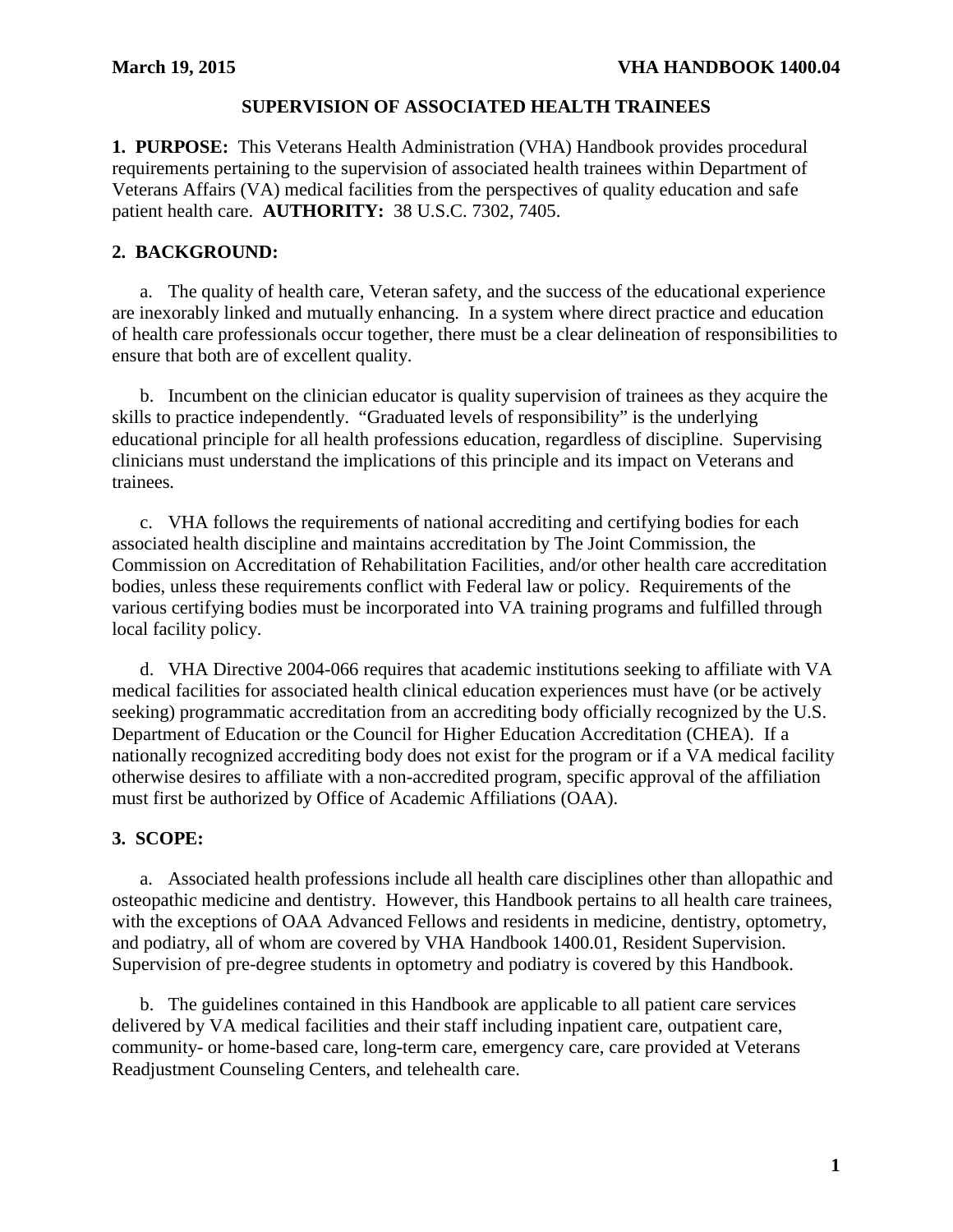### **4. SUPERVISION REQUIREMENTS:**

 a. Supervision is an educational experience provided by a qualified supervising practitioner with a trainee. This relationship is evaluative, extends over time, and has the simultaneous purposes of enhancing the professional functioning of the trainee while monitoring the quality of services delivered. Supervision is provided through observation, consultation, directing the learning and activities of the trainee, and role modeling (see paragraph 11.a.).

 b. Each facility training program must provide appropriate supervision for all trainees as well as a work schedule and environment that are consistent with quality health care, the educational needs of trainees, and all program requirements.

 c. All trainees must function under the supervision of supervising practitioners at all times. Responsible supervising practitioners must be readily identifiable and available, when health care services are provided by trainees. In addition, all services provided by trainees are billed in the name of the supervising practitioner, as long as supervision and documentation standards are met.

 d. In accordance with VHA Directive 2009-002, Patient Care Data Capture, or subsequent policy issue, the supervising practitioner is considered the primary provider, even if that supervising practitioner did not personally see the patient or directly provide care. As such, the supervising practitioner is responsible for all services delivered to each Veteran by the trainee. "Person Class" code in the Veterans Health Information Systems and Technology Architecture (VistA) identifies providers of health care services. Since trainees of all disciplines covered by this Handbook are not considered independent providers, there exists no person class designation for them. Because trainees do not have a person class designation, they may not be listed on the patient care encounter as a provider, either primary or secondary.

 e. Trainees should, however, have a "User Class," which is what interacts with the Authorization/Subscription Utility (ASU) to allow access to the health record. There is nothing in VHA business rules to prevent trainees from being assigned a user class that is compatible with health record entries, and OAA strongly encourages VA medical facilities to allow trainees to make patient health record entries requiring co-signature. The user class is defined and built locally in VistA, and the facility defining the user class determines the label for that user class. Each VA medical facility should have a user class that requires a co-signature by the supervisor.

 f. Supervising practitioners are allowed to provide supervision only for those clinical activities for which they are qualified and have been approved to perform. In instances where licensure or certification is required, the supervising practitioner must hold the required credentials.

(1) Whenever the supervising practitioner is unavailable, such as from sick or annual leave, a substitute supervising practitioner must be identified. The delegated supervisor then has the responsibility for care of the Veteran and for supervision of the trainees involved. The substitute supervising practitioner must be fully qualified to provide clinical services to the Veteran and to provide supervision of those services. The supervising practitioner must ensure that trainees are informed of such delegation and that the substitute supervising practitioner is available, according to the standards of paragraph 5 below, at all times.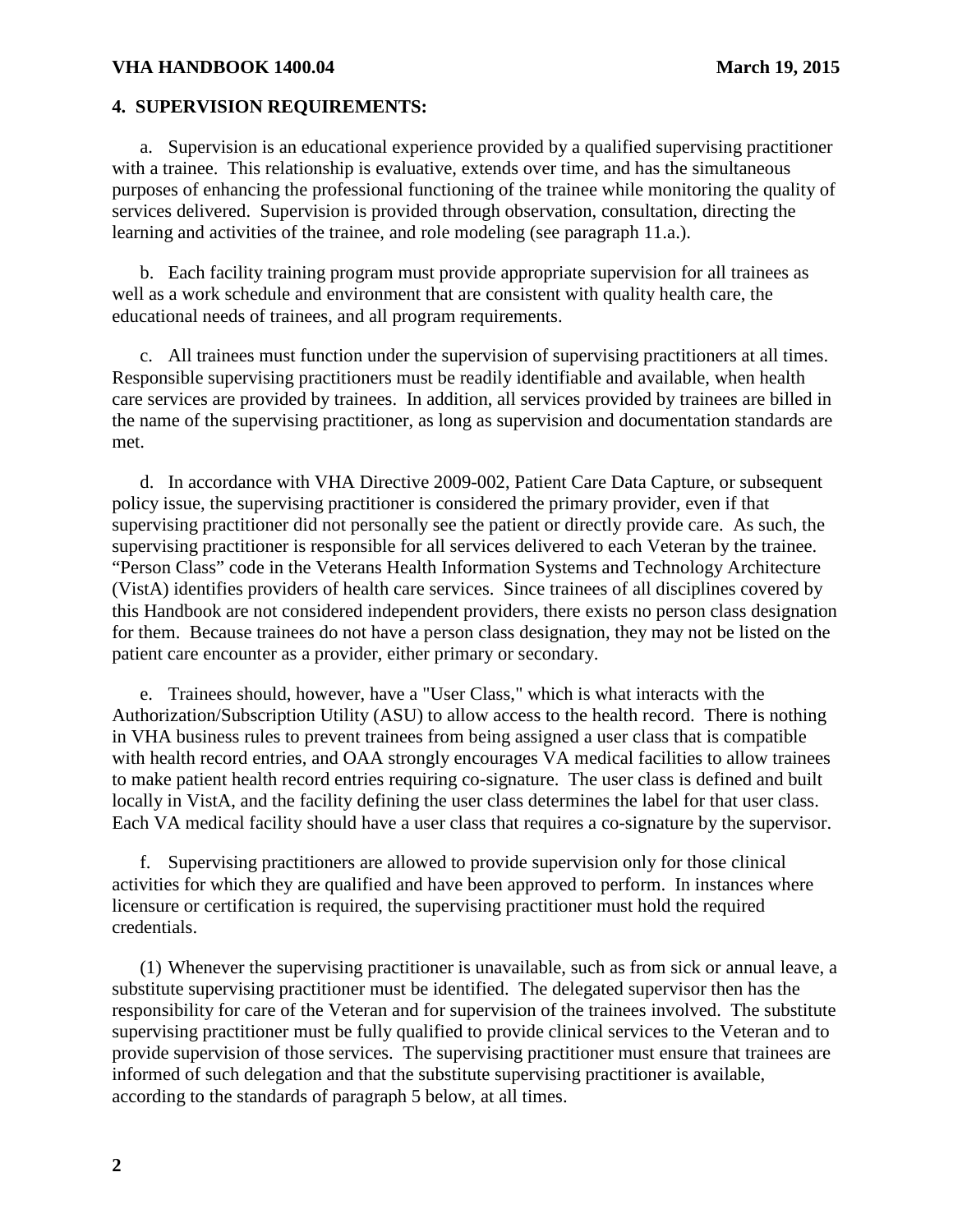(2) Employees and other trainees may not provide supervision for services or activities which they are not credentialed or privileged to provide independently. More advanced trainees can receive experience and supervision in providing consultation to more junior trainees, but such consultation may not substitute for the supervision of the junior trainee by a privileged or credentialed supervising practitioner as required by this Handbook.

(3) In some training settings, health care professionals from another discipline may function as supervising practitioners for selected training experiences. In these circumstances a provider in the same discipline as the trainee must be employed and available at the VA medical facility to provide discipline-specific mentorship and supervision. *NOTE: It is acceptable for a physician (MD or DO) to provide supervision for a nurse practitioner trainee or for a physician assistant trainee. In each of these cases, there must also be an identified preceptor or mentor from the same profession as the trainee. This serves the purpose of ensuring appropriate role modeling and scope of practice examples for the trainee.*

(4) A contract employee may provide supervision to trainees only when a regular VA employee functions as the supervisor of record and provides oversight to the supervision provided by that contract employee. Such arrangements may be initiated when the trainee is receiving training at a site distant from the home medical center, such as in a Community Based Outpatient Clinic (CBOC), where services are provided by contract staff. In this circumstance, the VA staff supervisor retains full legal and ethical responsibility for the health care provided by the trainee.

 g. The more junior the trainee is, the higher the level and intensity of supervision that is required. The supervisor always holds responsibility for everything that occurs in trainee interactions with Veterans. Each VA medical facility training program must encourage and permit trainees to assume increasing levels of responsibility commensurate with their individual progress in experience, skill, knowledge, and judgment.

 h. Each VA medical facility training program must adhere to requirements set forth by accrediting and certifying bodies, including the amount and type of supervision provided. Within the scope of the accredited training program, all associated health trainees must function under the supervision of supervising practitioners.

 i. The specific type, intensity, and frequency of supervision are to be determined by an assessment of a combination of factors, which include discipline, level of education and experience of the trainee, and assigned level of responsibility. Each trainee and supervising practitioner must know and adhere to the assigned level of responsibility and to the permissible types of supervision and documentation as specified in Appendix A. *NOTE: Graduated levels of responsibility and allowable types of supervision are defined in general in paragraph 5 and specifically for each discipline in Appendix A.*

 j. Trainees must comply with state law in obtaining provisional, interim, or temporary licenses or obtaining permits or registration from licensing boards, where applicable. However, the fact that a trainee has a license does not change requirements for supervision.

 k. Home and community visits occur as a part of VA special programs such as Home-Based Primary Care (HBPC), Mental Health Intensive Case Management (MHICM), and others.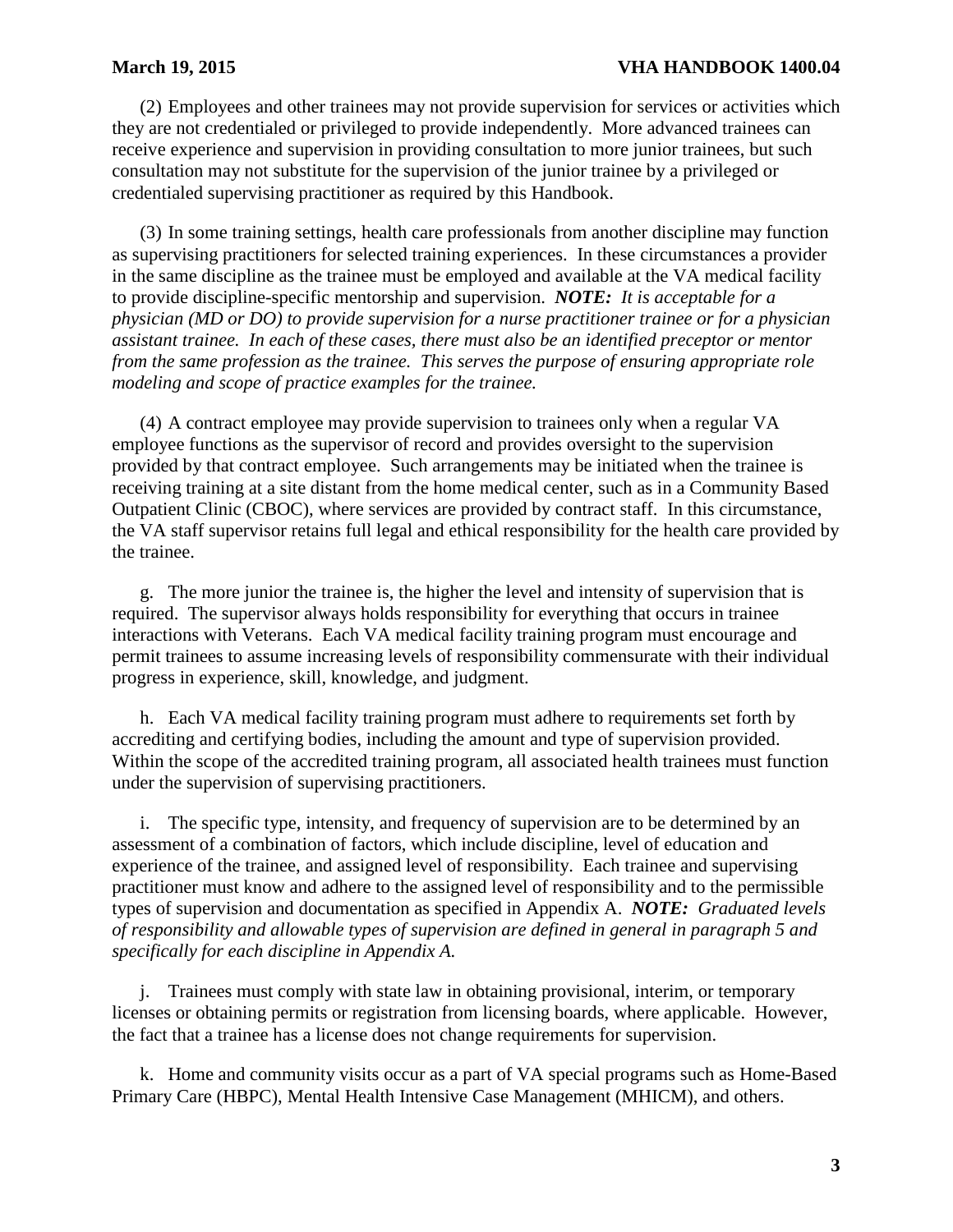Trainees participating in community or home visits must have received orientation and training pertaining to the handling of emergency situations and related VA program policies and procedures. Additionally, as outlined in VHA Handbook 1141.01, Home-Based Primary Care Program, supervising practitioners are expected to educate students from multiple associated health disciplines about the challenges of delivering health care to Veterans in their homes and communities.

(1) Trainees with less experience may participate in home visits only when accompanied by a supervising practitioner. The trainee may participate in a home visit without a supervisor present only when the trainee has demonstrated the requisite skills and expertise to function without a supervisor immediately present and after being granted the appropriate graduated level of responsibility.

(2) Although the supervising practitioner is not required to accompany trainees with more advanced knowledge, skills, and abilities on the home visit (assuming an acceptable, documented level of graduated responsibility), the supervising practitioner must be readily available at an agreed upon, identifiable phone number for the duration of the time the trainee is making home visits. Following a home visit, the supervising practitioner must discuss each case with the trainee. If at any time a trainee feels his or her personal safety is compromised, the supervising practitioner must be notified and local procedures must be followed. *NOTE: Any of the three forms of documentation referenced in paragraph 6.a.(1) may be used to record this supervisory interaction.*

(3) A trainee may also participate in a home or community visit without the identified supervisor's presence if accompanied by a provider from the same or another discipline that is credentialed or privileged to provide care in the case of an urgent or emergent event.

## l. **Telehealth care delivery.**

(1) **Real-time Videoconferencing and Videophone.** In situations where the supervising practitioner and trainee are present at a VA medical facility delivering telehealth care to a Veteran remotely, trainee-provided care is acceptable in all circumstances where VA standards permit the supervising practitioner to deliver care remotely. Requirements for the presence of the supervising practitioner are the same as for clinic-delivered care and must correspond to documented graduated levels of responsibility. Real-time videoconferencing or use of a videophone must not be used to substitute for appropriate supervision, for instance, in situations where the trainee is with the Veteran in a remote setting such as a CBOC and the supervising practitioner is at the parent VA medical facility with videoconferencing or videophone connectivity. Certain VA facilities are located in very rural settings and offer specialized training in the utilization of telehealth services. Programs may request special consideration of their telehealth training programs from OAA. Consultation with specialists via remote connections may be handled as any outpatient consultation would be conducted.

(2) **Store and Forward Telehealth.** In "store and forward" telehealth, the trainee and supervising practitioner do not see the Veteran, except through examination of data, images, or specimens. The trainee reviews the material with or without the supervising practitioner present, and the supervising practitioner reviews the same material. The interpretations and reports on all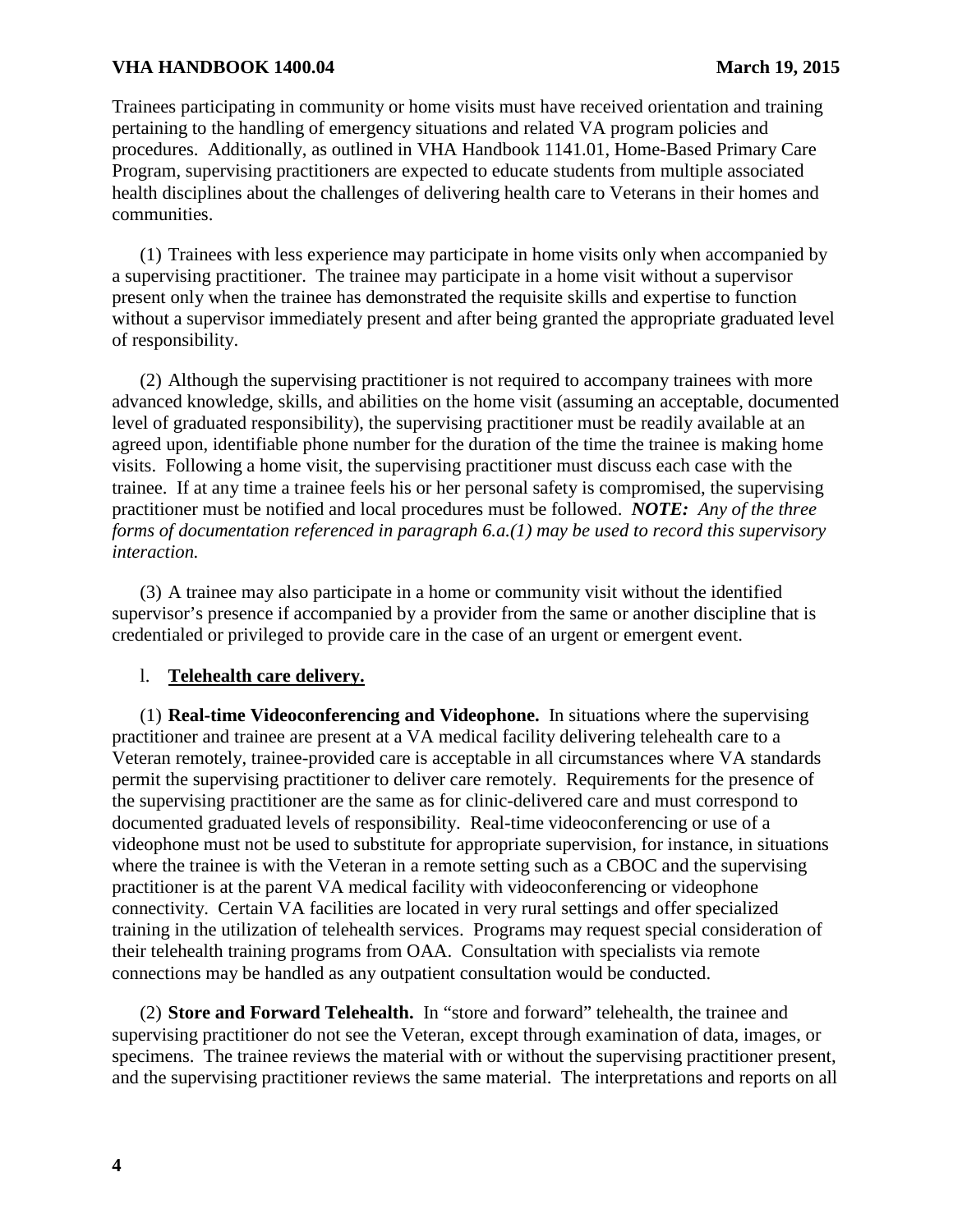material must be verified by the supervising practitioner. In all instances, the trainee must receive feedback on the trainee's interpretation of the material for learning purposes.

(3) **Telehealth Care, Including Telemental Health.** Telehealth care is provided by supervising practitioners and trainees to Veterans using virtual technologies such as homemessaging devices or interactive voice response telephone systems. Individual or group care may also be provided by clinical video teleconferencing (CVT) in a location desired by the Veteran or at a CBOC. Virtual care is often supplemented by telephone support with Veterans. Such an arrangement is acceptable in all circumstances in which VA standards permit the supervising practitioner to deliver care remotely. Trainees who are assigned responsibility for home telehealth patients must receive orientation and training pertaining to emergency situations and consult with the supervising practitioner regarding any changes in a Veteran's status or proposed changes in the treatment plan. Supervising practitioners will provide general oversight of the home telehealth care provided by trainees, consistent with assigned graduated levels of responsibility.

## <span id="page-6-0"></span>**5. GRADUATED LEVELS OF RESPONSIBILITY:**

a. As part of a training program, trainees earn progressive responsibility for the care of Veterans. The determination of a trainee's ability to provide care to Veterans without a supervising practitioner physically present, or to act in a teaching or consultative capacity for more junior trainees, is based on documented evaluation of the trainee's clinical experience, judgment, knowledge, and technical skill. The VA Training Program Director, or designee, assigns levels of responsibilities for each trainee by describing in detail the clinical activities that the trainee may perform and makes the description available to the trainee, supervising practitioners, and, as needed, other staff who interact with the trainee. Supervising practitioners must provide the type of supervision commensurate with the trainee's assigned Graduated Level of Responsibility.

b. Ultimately, the supervising practitioner determines which activities the trainee will be allowed to perform within the context of assigned levels of responsibility. The overriding consideration in determining assigned levels of responsibility must be safe and effective care of the Veteran.

(1) The type of supervision provided must be congruent with:

(a) The assigned level of responsibility;

(b) A documented decision by the supervising practitioner that the trainee is sufficiently experienced and skilled for the level of supervision provided; and

(c) The chart of permissible types of supervision (see Appendix A).

(2) There are three general types of supervision:

(a) Room. The supervising practitioner is physically present in the same room while the trainee is engaged in direct health care activities.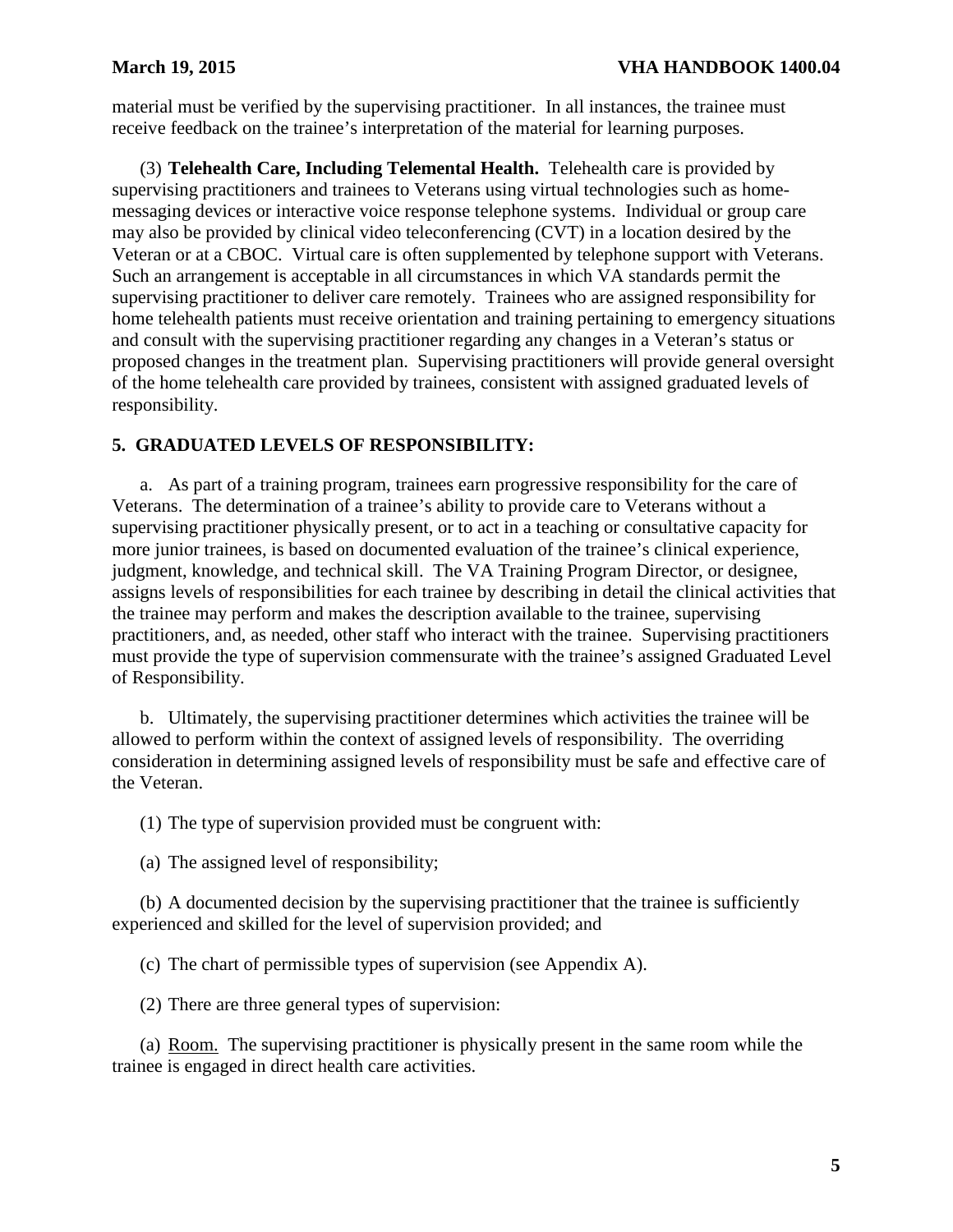(b) Area. The supervising practitioner is in the same clinic or treatment area and is immediately accessible to the trainee. The supervising practitioner meets and interacts with Veterans as needed. The trainee and supervising practitioner discuss, plan, or review evaluation and treatment. Area supervision is available only when the trainee has formally been assigned a Graduated Level of Responsibility commensurate with this type of supervision.

(c) Available. Services are furnished by the trainee under the supervising practitioner's guidance. The supervising practitioner's presence is not required during services, but the supervising practitioner must be in the facility, available immediately by phone or pager, and able to be physically present as needed.

c. Associated health trainees may require access to order writing capabilities in the Computerized Patient Record System (CPRS), depending on the nature of the training program and the assigned levels of responsibility. Even so, these trainees must always be considered trainees. It is recommended that the facility-developed user class allow inclusion of such responsibilities.

d. Associated health trainees may require remote access to the electronic medical record from home, or other remote sites, dependent on their patient care responsibilities. This capability must be authorized locally.

## <span id="page-7-0"></span>**6. DOCUMENTATION OF SUPERVISION:**

### a. **Supervising Practitioner Involvement and Documentation.**

(1) The Veteran health record must clearly demonstrate involvement of the supervising practitioner in trainee-Veteran encounters, using any of the following three types of allowable documentation of supervision:

(a) Separate progress note or other entry into the Veteran's health record by the supervising practitioner.

(b) Addendum to the trainee's progress note by the supervising practitioner.

(c) Supervising practitioner's co-signature of the trainee's health record entry. A supervising practitioner's co-signature signifies that the supervising practitioner has reviewed the trainee entry and, absent an addendum to the contrary, concurs with the content of the entry. Use of "additional signer" or "identified signer" options is not acceptable documentation of supervision. While co-signatures meet the requirement for minimal documentation for supervision, billing for services by the supervisor requires either a separate note or an addendum that specifies the nature of the clinical encounter and the clinical thinking.

(2) The amount, level, and frequency of supervision must be consistent with the requirements of the accreditation and certifying bodies for each discipline, and must take into account the performance and skills of the trainee.

(3) The timeframe for signing or co-signing health record entries and for completion of associated encounter data is to be delineated by local medical facility policy.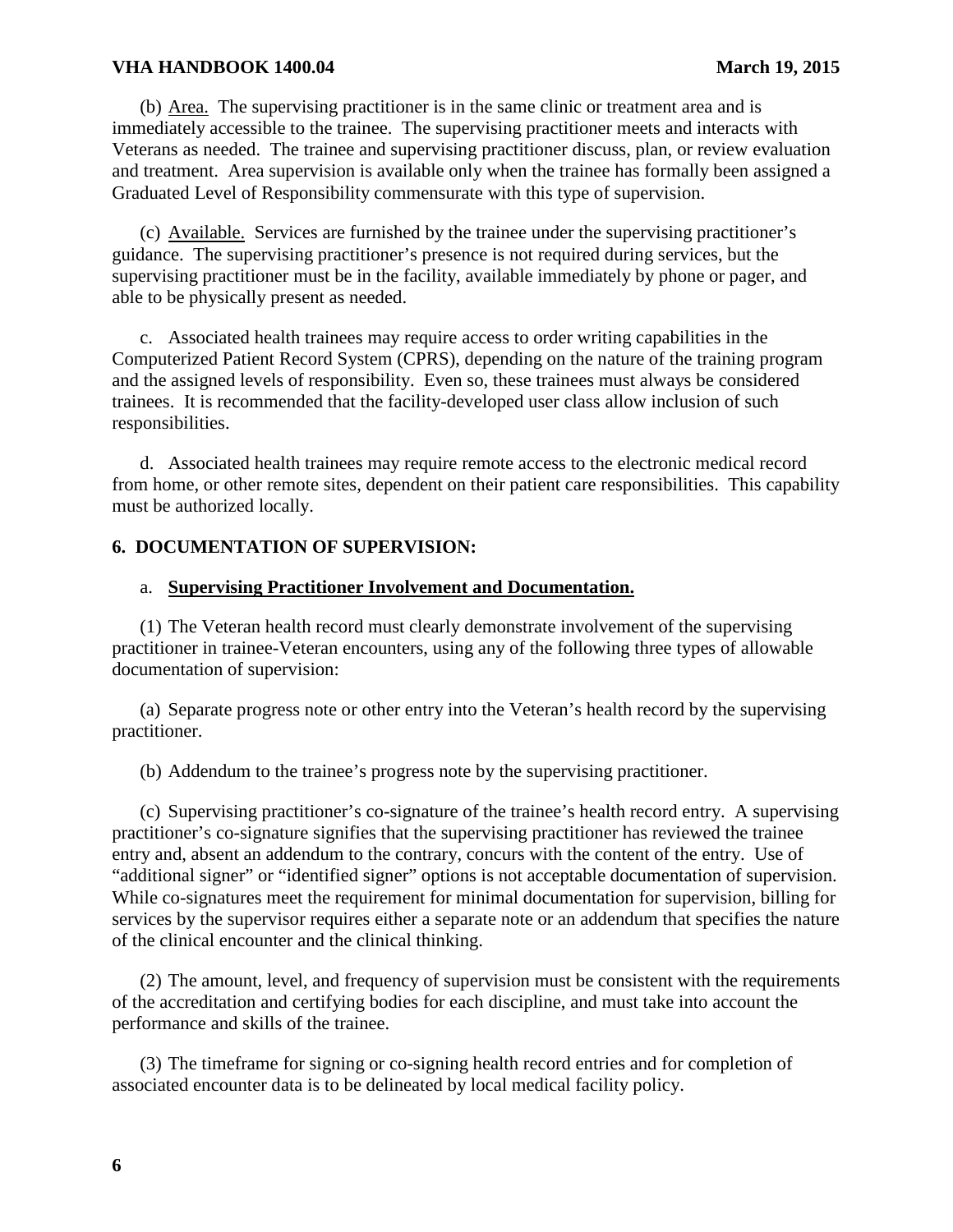*NOTE: For some types of health record entries, no mechanism exists for documentation of supervision. This applies particularly to such functions as basic nursing care and recording of vital signs by nursing students. Despite the inability to document supervision in the health record, the supervising practitioner remains responsible for the assessment and care provided by trainees.*

# b. **Frequency of Supervision Documentation.**

(1) For the Veteran who is seen by the trainee weekly or less frequently, each trainee health record entry of an encounter must have documentation of supervision using one of the three types of documentation described in paragraph 6.a.(1).

(2) For the Veteran who is seen by the trainee more than once per week, at least one trainee health record entry each week must have documentation of supervision, assuming there is not a major change in the Veteran's condition that requires more frequent or closer supervision. Any of the three types of documentation described in paragraph 6.a.(1) is acceptable.

<span id="page-8-0"></span>**7. EMERGENCY SITUATIONS:** When immediate intervention is necessary to preserve life or prevent serious injury, a trainee is permitted to do everything possible to save a Veteran from harm. The supervising practitioner must be contacted and apprised of the situation as soon as possible, must participate in care to the extent needed given the nature of the emergency, and the trainee and supervising practitioner must document the nature of that discussion and subsequent actions in the health record.

# <span id="page-8-1"></span>**8. EVALUATION OF TRAINEES, SUPERVISORS, AND TRAINING SITES:**

# a. **Evaluations of Trainees.**

(1) Each trainee must be evaluated according to accrediting and certifying body requirements on competencies related to patient care, health care knowledge, evidence-based practice, interpersonal and communication skills, and professionalism. Evaluations must occur at least twice per year or more frequently if required by the accrediting or certifying body. The evaluations must be communicated to trainees in a timely manner. Written evaluations must be discussed with the trainee.

(2) When a trainee's performance or conduct is judged to be inappropriate in the health care environment, including actions that may be detrimental to Veteran health care, evaluation of the trainee in consultation with faculty from the affiliated institution (when relevant) must be documented. In these situations, trainees may have clinical duties limited, have additional supervision assigned, or be assigned non-clinical duties for the duration of the performance review. In consultation with the affiliated institution, VA may, after careful weighing of the facts, withdraw the trainee from VA assignment. A trainee who is thought to pose a threat to the public, Veterans, or staff must immediately be placed on administrative leave. The purpose of the leave is to allow review and investigation of alleged performance problems. Any disciplinary action on the part of VA must conform to VA's Human Resources policy when the trainee is in a program sponsored by VA, whether paid by VA or without compensation (WOC). For a trainee in a program sponsored by an affiliate, further investigation and appropriate action,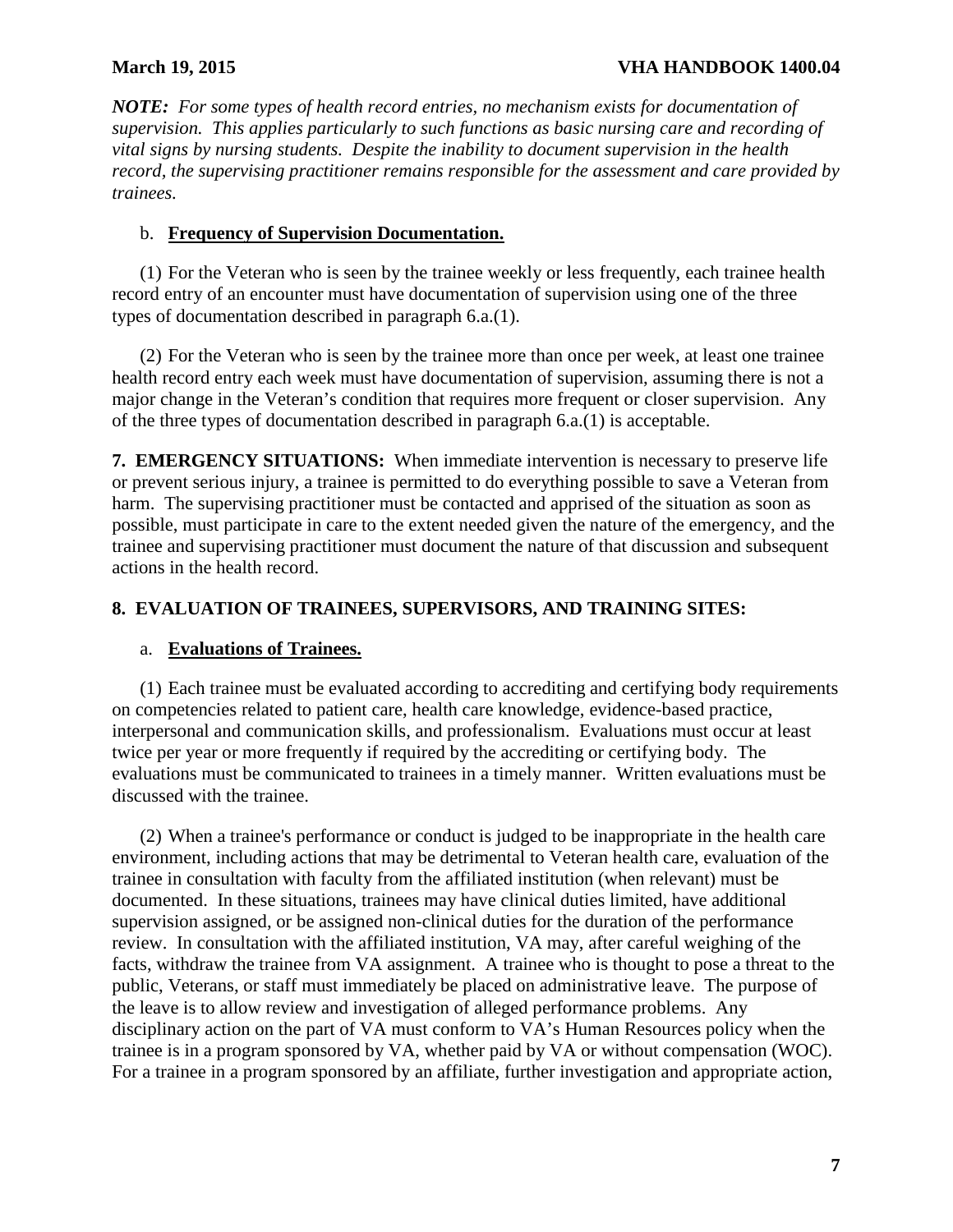including possible remediation, disciplinary action, or dismissal from the training program, will be at the discretion of the affiliate.

b. **Evaluation of Supervising Practitioner and Training Site.** Each VA trainee must have an opportunity to complete confidential written evaluations of supervising practitioners and VA training sites. It is recommended that programs encourage open, collaborative feedback between supervisors and trainees.

c. **Storage and Use of Evaluations.** Securely storing the evaluations of trainees, supervisors, and training sites is the responsibility of the VA Training Program Director, whether located at VA or the affiliate's facility. Evaluations are aggregated and analyzed in compliance with accrediting and certifying body standards and are to be shared with the facility training Director and faculty.

<span id="page-9-0"></span>**9. MONITORING PROCEDURES:** The basic foundation for supervision resides in the integrity and judgment of supervising practitioners and trainees working collaboratively in welldesigned health care delivery systems. Monitoring supervision of trainees is intended to improve and enhance:

- a. The trainee's education.
- b. The quality and safety of Veteran health care involving trainees.
- c. VHA's educational environment and culture of learning.
- d. The documentation of trainee supervision.

# <span id="page-9-1"></span>**10. RESPONSIBILITIES:**

a. **Chief Academic Affiliations Officer.** The Chief Academic Affiliations Officer, appointed by the Under Secretary for Health, is the national leader of VHA's education mission and is responsible for:

(1) Defining national policies related to health professions education in VA; and

(2) Reviewing annually all Veterans Integrated Service Network (VISN) and facility training reports and sharing the results with VHA leadership to ensure that VA continuously improves health care while providing excellent educational opportunities for future practitioners.

b. **Veterans Integrated Service Network Academic Affiliations Officer.** The VISN Academic Affiliations Officer is the designated education leader at the VISN level. Appointed by the VISN Director, the VISN Academic Affiliations Officer is responsible for:

(1) Assisting the VISN Director in overseeing educational programs for all health professions within the VISN.

(2) Serving as an advocate for educational needs and obligations related to VISN planning and decision-making.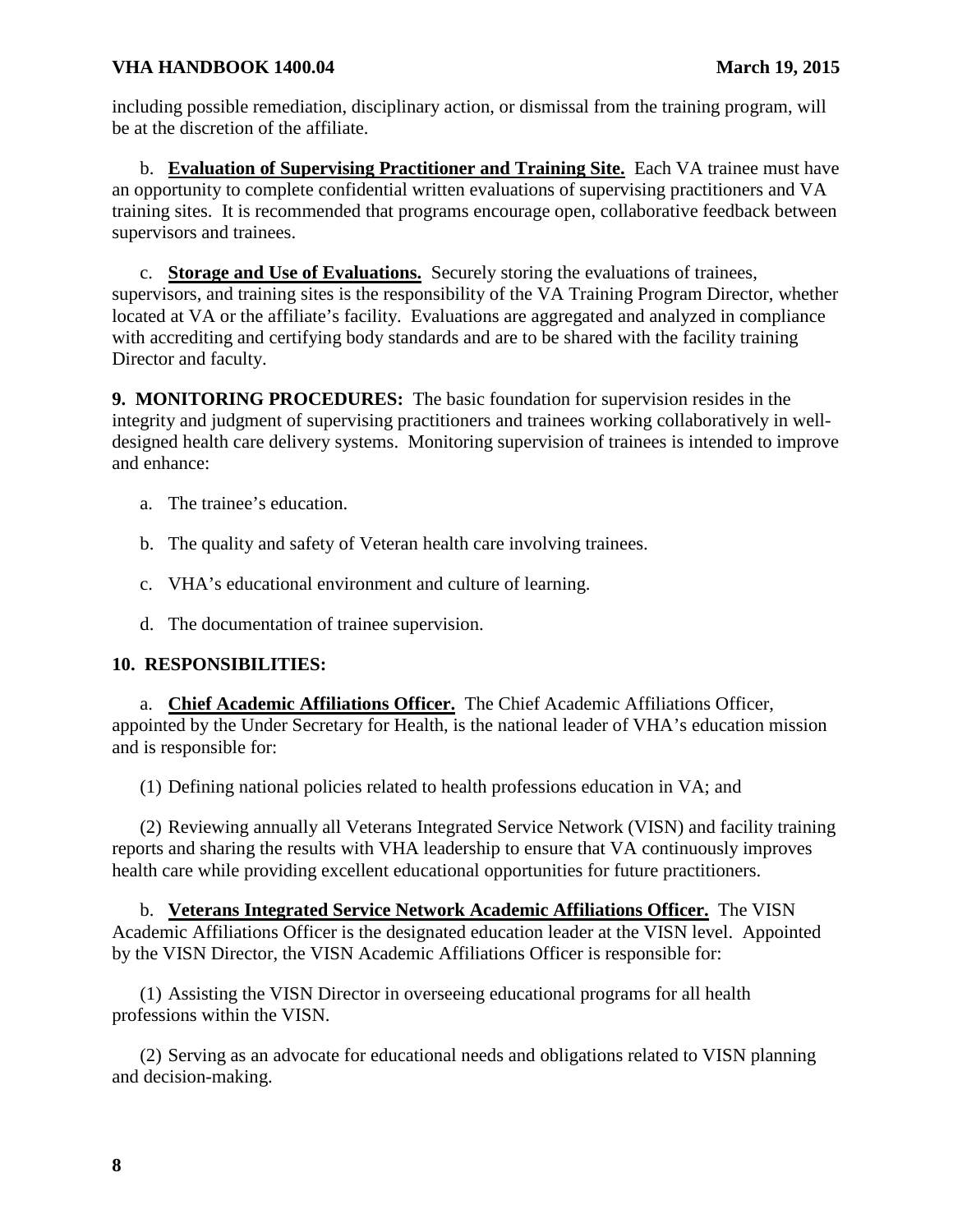(3) Encouraging the completion of VISN-wide educational goals that complement VA national education policies as offered through the *Mandatory Training for Trainees* course.

(4) Assisting VISN facilities in:

(a) Completing academic affiliation agreements.

(b) Implementing education policies.

(c) Sharing best practices to accomplish these implementations.

c. **Medical Facility Director or Designee.** The medical facility Director, or designee, is responsible for:

(1) Ensuring that appropriate levels of supervision are provided. This must be monitored at the facility as an evaluative, quality management process, with oversight at the VISN and national levels.

(2) Establishing a policy on monitoring associated health clinical supervision, ensuring that the supervision of trainees is reviewed annually for at least 20 percent of associated health disciplines. For each discipline reviewed, there must be a procedure for review of a sample of health record entries involving trainees, Veteran complaints involving trainees, and reports by accrediting and certifying bodies.

(3) Ensuring that, as a health record review process and quality management activity, documents and data arising from monitoring are confidential and protected under Title 38 United States Code (U.S.C.) 5705, Confidentiality of Medical quality–Assurance Records, and its implementing regulations at 38 CFR 17.500, et seq.

(4) Appointing the Designated Education Officer.

(5) Ensuring that VA Training Program Directors have sufficient protected time to guide and direct their training programs.

(6) Reviewing data on trainee supervision (see paragraph 9.b.).

(7) Ensuring that quality care is provided to Veterans by supervising practitioners and trainees.

(8) Establishing local policy to fulfill requirements of this Handbook and of accrediting and certifying bodies.

d. **Designated Education Officer.** The Designated Education Officer (DEO) (often with the organizational position title of Associate Chief of Staff for Education (ACOS/E) has direct oversight responsibility for all health professions training at each VA medical facility with training programs. The DEO ensures that a facility supervision policy is in place and assists the Chief of Staff and others in assessing the quality of training programs and the quality of care provided by supervising practitioners and trainees.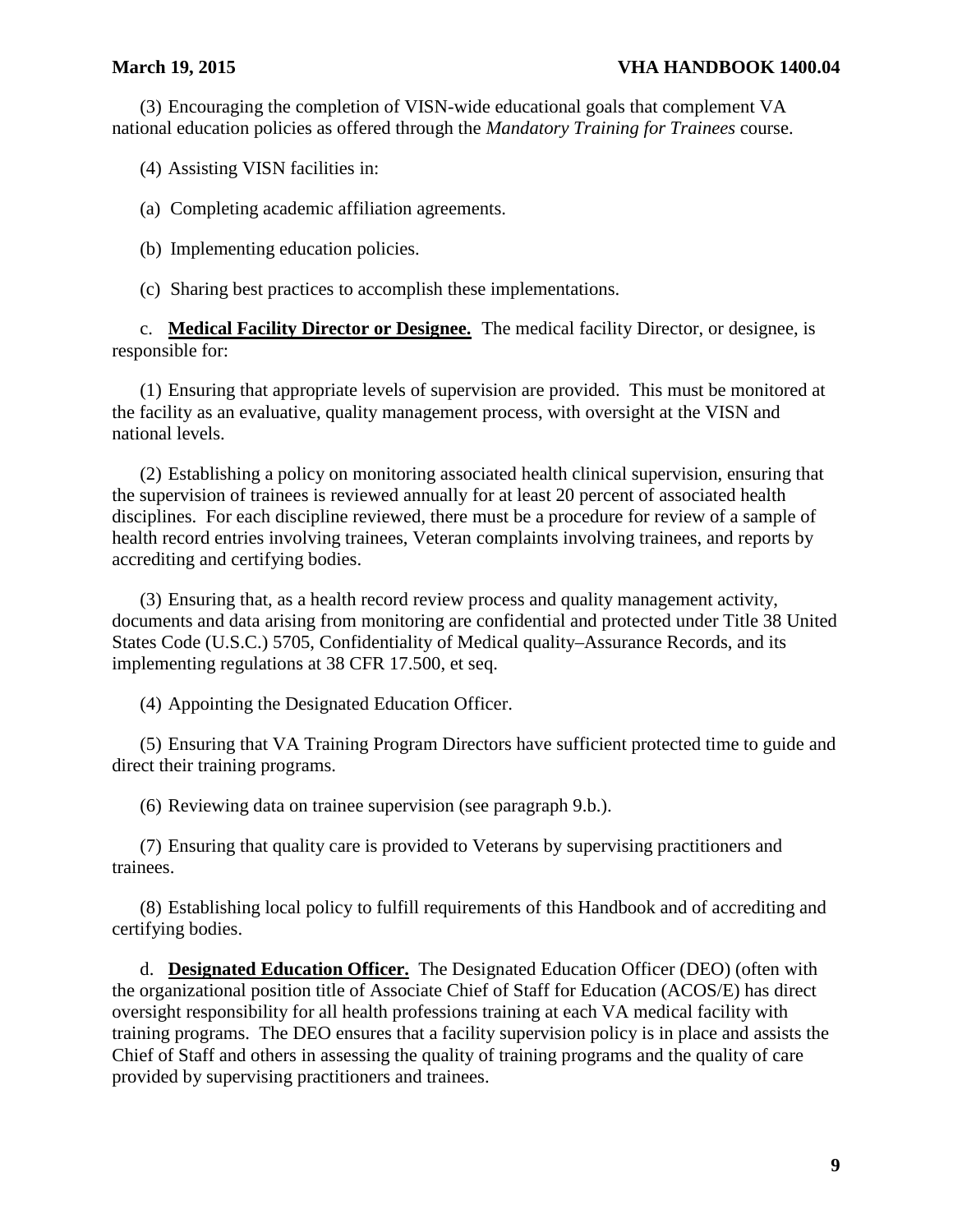e. **VA Training Program Director.** For a VA-sponsored training program, the VA Training Program Director has responsibility for administration of the training program and for ensuring that the program provides quality education and complies with standards of accrediting and certifying bodies. For a program sponsored by an affiliated institution, the VA Training Program Director responsible for the management of training program activities at the VA medical facility must be a VA employee. In either case, the VA Training Program Director:

(1) Structures the training program consistent with requirements of the accrediting and certifying bodies.

(2) Arranges and ensures that all trainees participate in an orientation to VA policies, procedures, and roles within the VA health care system.

(3) Ensures that trainees complete the required course, *Mandatory Training for Trainees (MTT)*. The MTT course encompasses all required training for trainees.

(4) Assigns graduated levels of responsibilities for trainees in collaboration with the supervising practitioner and ensures that trainees function within the assigned levels of responsibility.

(5) Ensures that supervising practitioners are oriented to their roles and responsibilities for supervision of trainees.

(6) Ensures that supervising practitioners provide quality supervision to trainees.

(7) Ensures that supervising practitioners provide systematic feedback to trainees.

(8) Ensures that trainees have opportunities to give feedback regarding supervising practitioners, the training program, and the VA medical facility.

(9) Guides actions regarding trainee-related problems.

(10) Monitors the provision and documentation of supervision at the VA medical facility.

f. **Supervising Practitioner.** The supervising practitioner is responsible for all trainee activities occurring under supervision, as delineated throughout this Handbook.

(1) **Trainee.** "Trainee" is a general term used to describe vocational, undergraduate, graduate, and post-graduate students, as well as externs, interns, residents, fellows, VA advanced fellows, predoctoral and postdoctoral fellows, and similar trainee positions.

(a) Trainees, as individuals, must be aware of their limitations and not attempt to provide clinical services for which they are not trained. They must know their assigned graduated level of responsibility and not practice outside of that scope of service. Failure to function within graduated levels of responsibility or to communicate significant health care issues to the supervising practitioner may result in the removal of a trainee from VA health care activities.

(b) Each trainee is responsible for: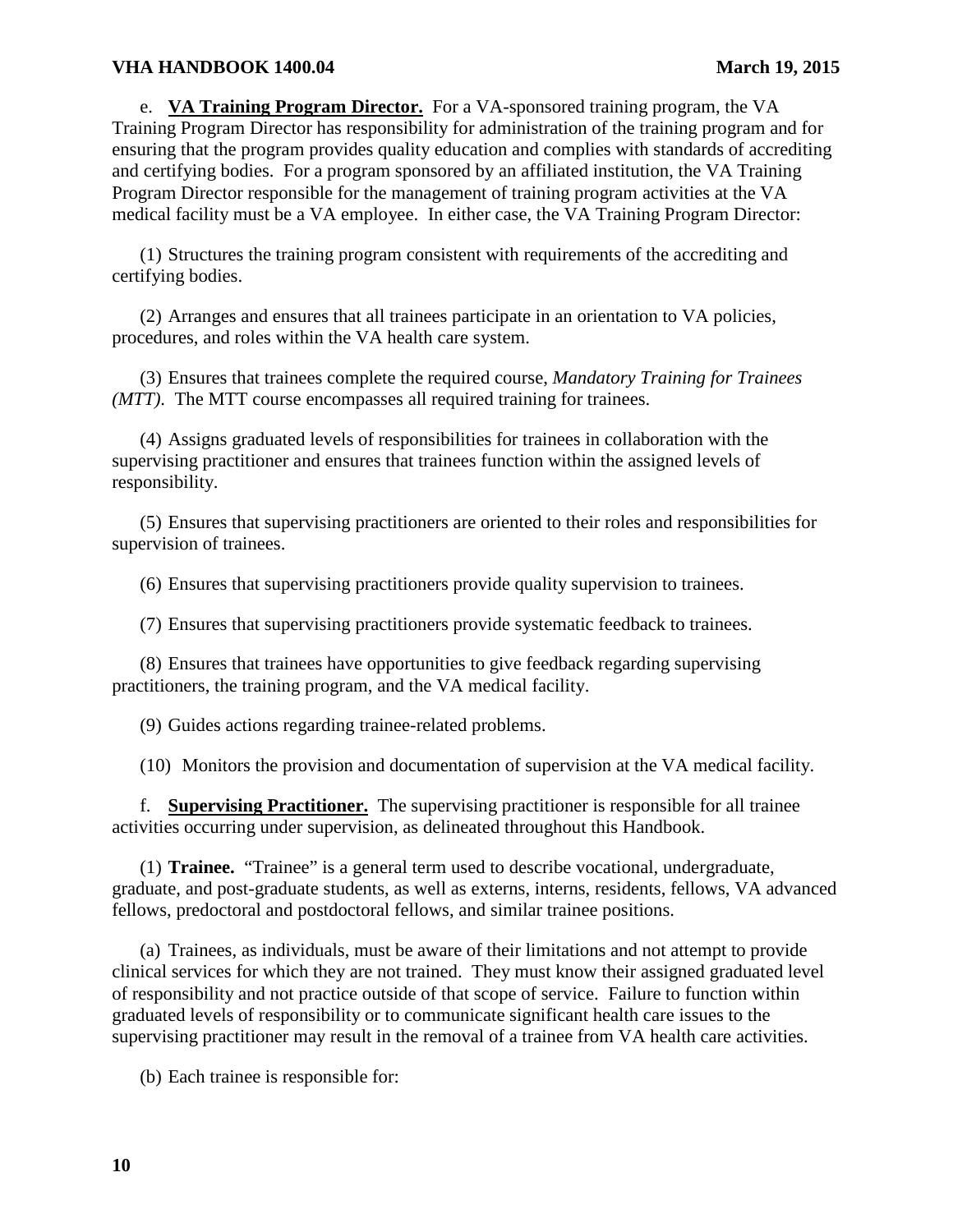1. Communicating significant health care issues to the supervising practitioner and for documenting that communication in the health record, if providing direct health care services.

2. Completing VA's Mandatory Training for Trainees (MTT), which includes all required security and privacy training, for adhering to Health Insurance Portability and Accountability Act (HIPAA) Privacy and Information Security requirements, and for following related VA policies and procedures.

# <span id="page-12-0"></span>**11. REFERENCES:**

a. Bernard, J.M., & Goodyear, R.K., Fundamentals of Clinical Supervision 5<sup>th</sup> ed. Upper Saddle River, NJ: Pearson 2013.

- b. 38 U.S.C. 5705.
- c. VHA Handbook 1400.01, Resident Supervision.
- d. VHA Directive 1400, Office of Academic Affiliations.
- e. VHA Manual M-8, Academic Affairs.
- f. VHA Directive 2009-002, Patient Care Data Capture.
- g. VHA Handbook 1141.01, Home-Based Primary Care Program.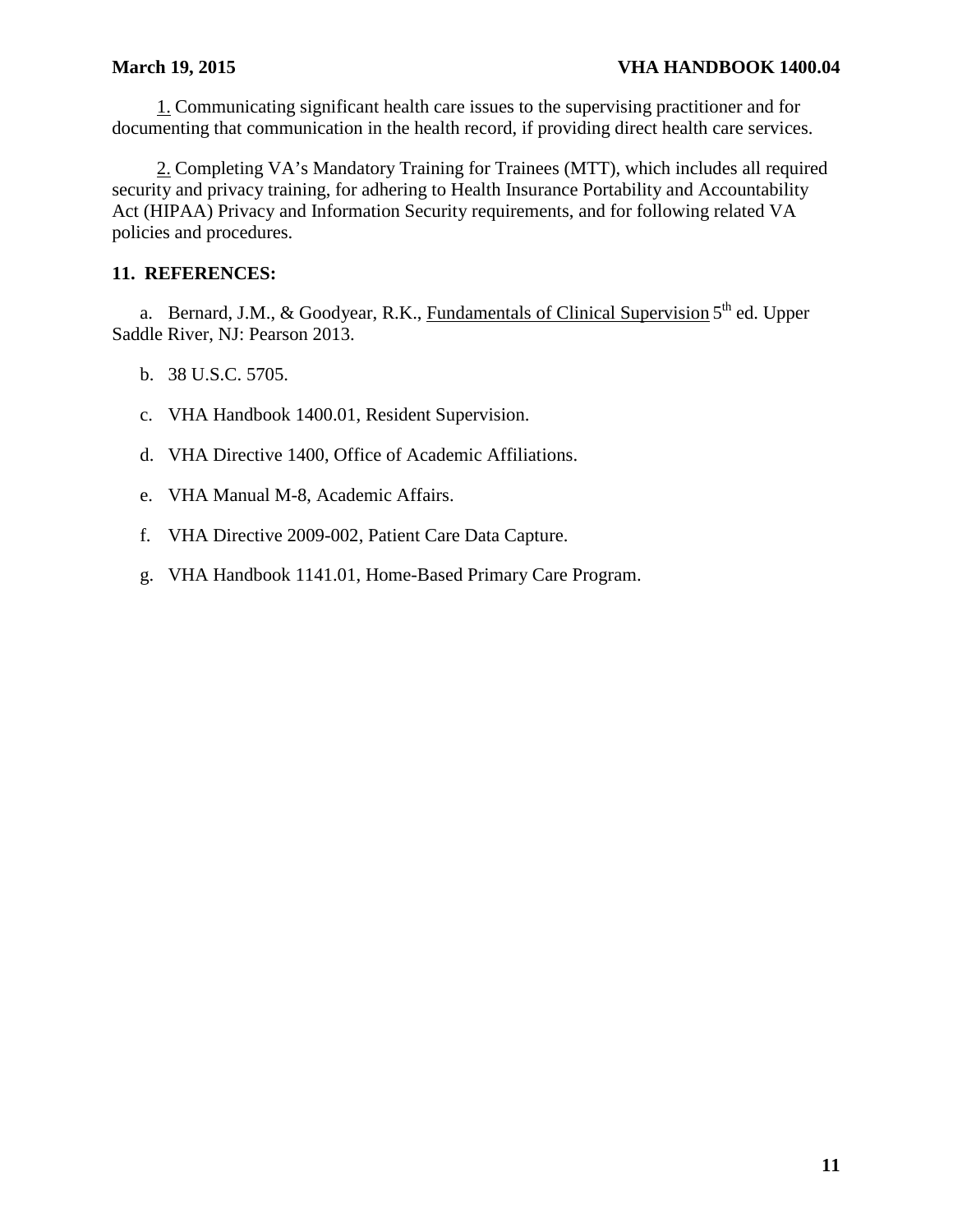# <span id="page-13-0"></span>**PERMISSIBLE TYPES OF SUPERVISION, BY ASSOCIATED HEALTH DISCIPLINE AND LEVEL OF TRAINING**

1. In general, trainees with less education or training within each discipline require more intense and immediate supervision than do those with more advanced education and training. This chart delineates permissible types of supervision for each discipline. At the discretion of the supervising practitioner and local policy, supervision may be more intensive or closer than that indicated in this policy, but must never be less than what the policy requires.

2. Within these guidelines, each discipline, at a national level, may develop its own standards for when each type of supervision may be used. In the absence of direction from national discipline leadership, the Veteran Integrated Service Network (VISN) or local Department of Veterans Affairs (VA) medical facility may develop its own policy regarding the types of supervision to be used. In the absence of national discipline, VISN, or local facility guidance, supervisors and trainees must adopt the most intense supervision of the types authorized.

3. The following chart delineates, for each associated health discipline and for all levels of training within the discipline, the types of supervision that are permissible for those trainees. If training is provided for a discipline not listed below, please consult Office of Academic Affiliations (OAA) for guidance.

a. **Room.** The supervising practitioner is physically present in the same room while the trainee is engaged in health care services.

b. **Area.** The supervising practitioner is in the same physical area and is immediately accessible to the trainee. The supervising practitioner meets and interacts with Veterans as needed. The trainee and supervising practitioner discuss, plan, or review evaluation or treatment plans. Area supervision is available only when the trainee has formally been assigned a Graduated Level of Responsibility commensurate with this type of supervision.

c. **Available.** Services furnished by trainee under supervising practitioner's guidance. The supervising practitioner's presence is not required during the provision of services. The supervising practitioner is available immediately by phone or pager and able to be physically present as needed. This type of supervision is permissible only when the trainee has formally been assigned a Graduated Level of Responsibility commensurate with this type of supervision.

| <b>Discipline</b>                                                                           | Sub-type<br>(if applicable) | <b>Educational</b><br>Level | Super-<br>vision<br>Type -<br>Room | Super-<br>vision<br>Type -<br>Area | Super-<br>vision<br>Type -<br><b>Available</b> |
|---------------------------------------------------------------------------------------------|-----------------------------|-----------------------------|------------------------------------|------------------------------------|------------------------------------------------|
| <b>Associated Health</b><br>Postdoctoral<br>Fellowship (not<br>otherwise specified<br>below |                             | Postdoctoral<br>Fellow      | <b>Yes</b>                         | Yes                                | Yes                                            |
| Chaplaincy (Clinical                                                                        |                             | Chaplain<br>Student, Pre-   | Yes                                | Yes                                | N <sub>0</sub>                                 |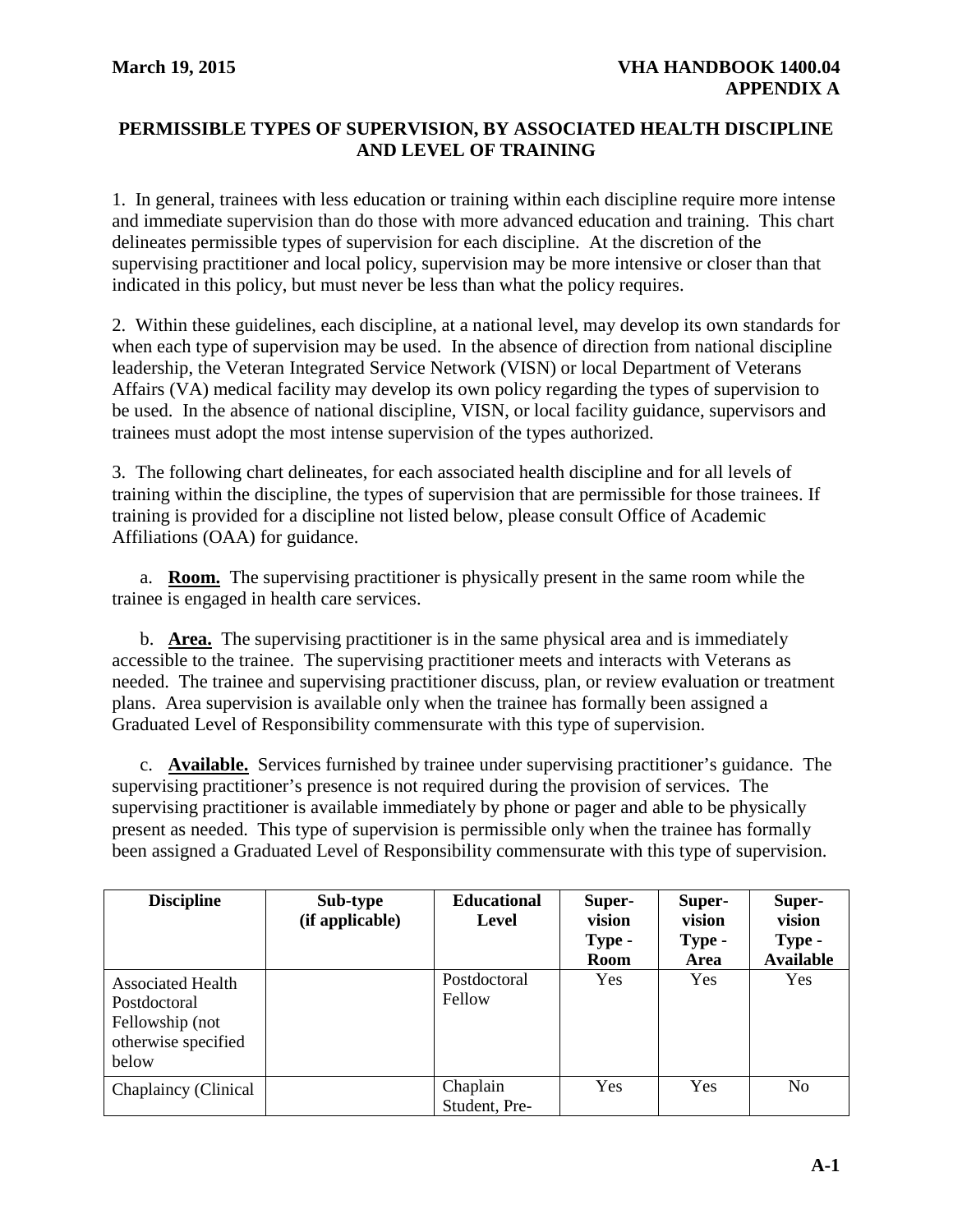| <b>Discipline</b>                                           | Sub-type<br>(if applicable)                                                  | <b>Educational</b><br>Level                      | Super-<br>vision | Super-<br>vision | Super-<br>vision           |
|-------------------------------------------------------------|------------------------------------------------------------------------------|--------------------------------------------------|------------------|------------------|----------------------------|
|                                                             |                                                                              |                                                  | Type -<br>Room   | Type -<br>Area   | Type -<br><b>Available</b> |
| Pastoral Education)                                         |                                                                              | baccalaureate                                    |                  |                  |                            |
| Chaplaincy (Clinical<br><b>Pastoral Education</b>           |                                                                              | Chaplain<br>Student, Pre-<br>masters             | Yes              | Yes              | Yes                        |
| Chaplaincy (Clinical<br><b>Pastoral Education</b>           |                                                                              | Chaplain<br>Student,<br>Predoctoral              | Yes              | Yes              | Yes                        |
| Chiropractic                                                |                                                                              | Doctoral<br>Student, 3rd-4 <sup>th</sup><br>Year | Yes              | Yes              | N <sub>o</sub>             |
| Chiropractic                                                |                                                                              | Post-graduate<br>Resident                        | Yes              | Yes              | Yes                        |
| <b>Clinical Laboratory</b><br>Science/Medical<br>Technology | <b>Clinical Laboratory</b><br>Scientist/Medical<br>Technologist              | Baccalaureate<br>or Masters<br>Student           | Yes              | Yes              | Yes                        |
| <b>Clinical Laboratory</b><br>Science/Medical<br>Technology | <b>Clinical Laboratory</b><br>Technician/Medical<br>Laboratory<br>Technician | Associate<br>Degree Student                      | Yes              | Yes              | N <sub>o</sub>             |
| <b>Clinical Laboratory</b><br>Science/Medical<br>Technology | <b>Blood Bank</b><br>Technology -<br>Specialist                              | Post-<br>baccalaureate<br>or Masters<br>Student  | Yes              | Yes              | Yes                        |
| <b>Clinical Laboratory</b><br>Science/Medical<br>Technology | Cytotechnologist                                                             | Baccalaureate<br>or Masters<br>Student           | Yes              | Yes              | Yes                        |
| <b>Clinical Laboratory</b><br>Science/Medical<br>Technology | Histology Technician                                                         | Baccalaureate<br>Student                         | Yes              | Yes              | N <sub>o</sub>             |
| Clinical Laboratory<br>Science/Medical<br>Technology        | Histology<br>Technologist                                                    | Baccalaureate<br>Student                         | Yes              | Yes              | N <sub>o</sub>             |
| <b>Clinical Laboratory</b><br>Science/Medical<br>Technology | Pathologists'<br>Assistant                                                   | <b>Masters</b><br>Student                        | Yes              | Yes              | Yes                        |
| <b>Clinical Laboratory</b><br>Science/Medical<br>Technology | Phlebotomist                                                                 | Post-secondary<br>Certificate<br>Student         | Yes              | Yes              | No                         |
| <b>Dental Related</b><br>Occupations                        | Dental Assistant                                                             | Post-secondary<br>Student                        | Yes              | Yes              | No                         |
| <b>Dental Related</b>                                       | Dental Hygienist                                                             | Associate<br>Degree to                           | Yes              | Yes              | No                         |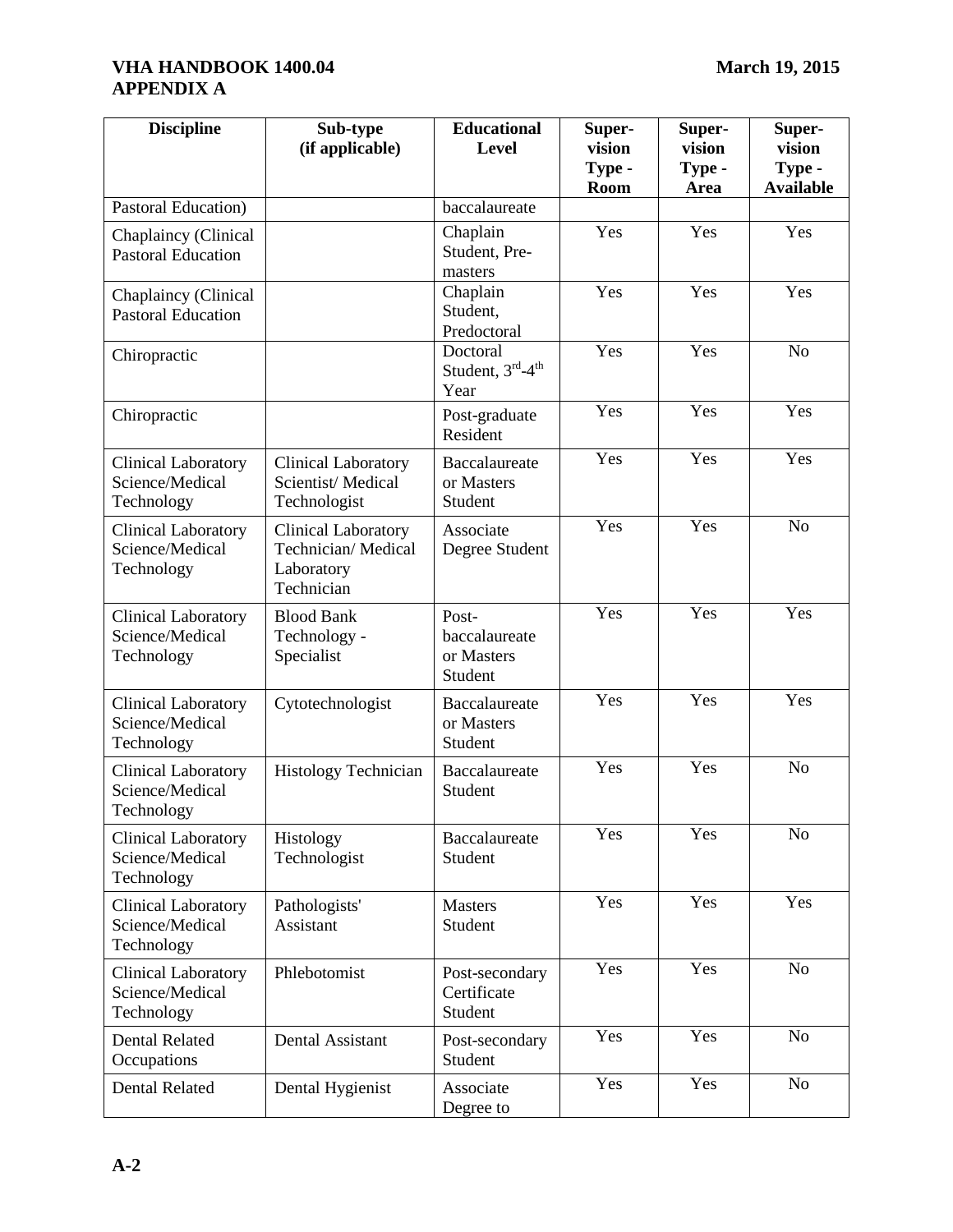| <b>Discipline</b>                                       | Sub-type<br>(if applicable)                        | <b>Educational</b><br><b>Level</b>                             | Super-<br>vision<br>Type -<br><b>Room</b> | Super-<br>vision<br>Type -<br>Area | Super-<br>vision<br>Type -<br><b>Available</b> |
|---------------------------------------------------------|----------------------------------------------------|----------------------------------------------------------------|-------------------------------------------|------------------------------------|------------------------------------------------|
| Occupations                                             |                                                    | <b>Masters</b><br>Student                                      |                                           |                                    |                                                |
| <b>Dental Related</b><br>Occupations                    | Dental Laboratory<br>Technician                    | Post-secondary<br>Student                                      | Yes                                       | Yes                                | N <sub>o</sub>                                 |
| <b>Dental Related</b><br>Occupations                    | Maxillofacial<br>Prosthetics                       | Post-<br>baccalaureate<br>Fellow                               | Yes                                       | Yes                                | N <sub>o</sub>                                 |
| Diagnostic Medical<br>Sonographer<br>(Ultrasonographer) |                                                    | Associate<br>Degree or<br>Baccalaureate<br>Student             | Yes                                       | Yes                                | N <sub>o</sub>                                 |
| <b>Dietetics</b>                                        | Dietitian/Nutritionist                             | Post-<br>baccalaureate<br>or Combined<br><b>Masters Intern</b> | Yes                                       | Yes                                | Yes                                            |
| <b>Dietetics</b>                                        | Dietetic Technician                                | Associate<br>Degree Student                                    | Yes                                       | Yes                                | N <sub>o</sub>                                 |
| Electroneuro-<br>diagnostic<br>Technologist             |                                                    | Associate<br>Degree or<br><b>Baccalaureate</b><br>Student      | Yes                                       | $\overline{Y}$ es                  | No                                             |
| <b>Health Information</b><br>Management                 | <b>Health Information</b><br>Administrator         | Baccalaureate<br>Student                                       | Yes                                       | Yes                                | N <sub>o</sub>                                 |
| <b>Health Information</b><br>Management                 | <b>Health Information</b><br>Technician            | Associate<br>Degree Student                                    | Yes                                       | Yes                                | N <sub>o</sub>                                 |
| Marriage and Family<br>Therapist                        |                                                    | <b>Masters</b><br>Student/Intern                               | Yes                                       | Yes                                | Yes                                            |
| Medical and<br><b>Surgical Support</b>                  | Anesthesiologist<br>Assistant                      | Post-<br>baccalaureate<br>Student                              | Yes                                       | Yes                                | $\overline{No}$                                |
| Medical and<br><b>Surgical Support</b>                  | <b>Biomedical Clinical</b><br>Engineer             | Post-<br>baccalaureate<br>Resident                             | Yes                                       | Yes                                | N <sub>0</sub>                                 |
| Medical and<br><b>Surgical Support</b>                  | <b>Biomedical</b><br>Instrumentation<br>Technician | Associate<br>Degree or<br>Baccalaureate<br>Student             | Yes                                       | Yes                                | No                                             |
| Medical and<br><b>Surgical Support</b>                  | Cardiovascular<br>Perfusionist                     | Post-<br>baccalaureate<br>Student                              | Yes                                       | Yes                                | N <sub>o</sub>                                 |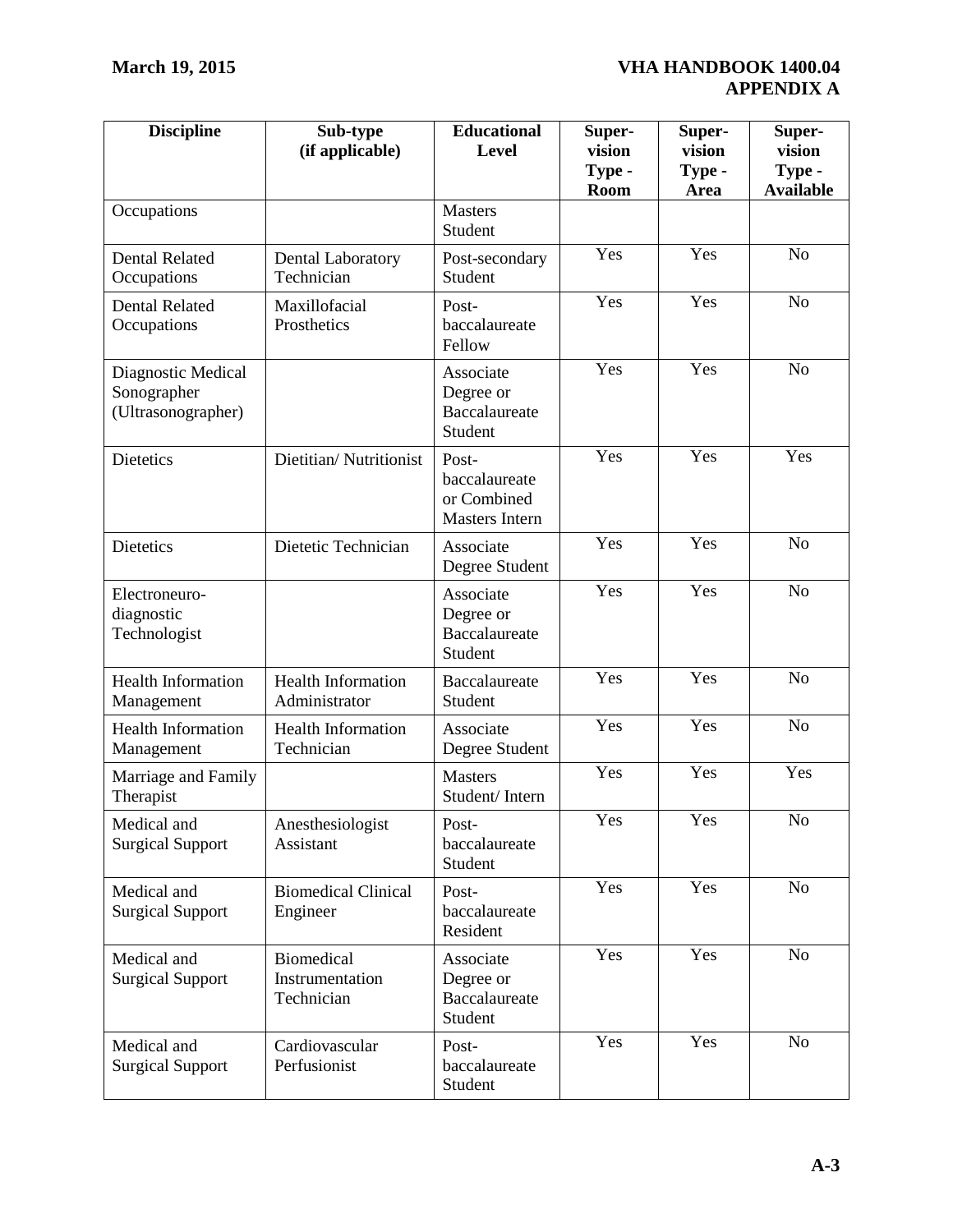| <b>Discipline</b>                                                   | Sub-type<br>(if applicable)           | <b>Educational</b><br>Level                                | Super-<br>vision<br>Type -<br>Room | Super-<br>vision<br>Type -<br><b>Area</b> | Super-<br>vision<br>Type -<br><b>Available</b> |
|---------------------------------------------------------------------|---------------------------------------|------------------------------------------------------------|------------------------------------|-------------------------------------------|------------------------------------------------|
| Medical and<br><b>Surgical Support</b>                              | Cardiovascular<br>Technologist        | Post-secondary<br>Student                                  | Yes                                | Yes                                       | N <sub>o</sub>                                 |
| Medical and<br><b>Surgical Support</b>                              | Respiratory<br>Therapist, Advanced    | Graduate<br>Student                                        | Yes                                | Yes                                       | N <sub>o</sub>                                 |
| Medical and<br><b>Surgical Support</b>                              | Respiratory<br>Therapist, Entry level | Associate<br>Degree or<br>Baccalaureate<br>Student         | Yes                                | Yes                                       | N <sub>o</sub>                                 |
| Medical and<br><b>Surgical Support</b>                              | <b>Surgical Assistant</b>             | Associate<br>Degree or<br>Baccalaureate<br>Student         | Yes                                | Yes                                       | N <sub>o</sub>                                 |
| Medical and<br><b>Surgical Support</b>                              | <b>Surgical Technologist</b>          | Post-secondary<br>Student                                  | Yes                                | Yes                                       | N <sub>o</sub>                                 |
| <b>Medical Assistant</b>                                            |                                       | Associate<br>Degree Student                                | Yes                                | Yes                                       | N <sub>o</sub>                                 |
| Nuclear Medicine<br>Technologist                                    |                                       | Pre-associate<br>Degree or Pre-<br>baccalaureate<br>Intern | Yes                                | Yes                                       | N <sub>o</sub>                                 |
| Nursing -<br>Professional Level-<br><b>Registered Nurse</b><br>(RN) |                                       | Associate<br>Degree Student                                | Yes                                | Yes                                       | N <sub>o</sub>                                 |
| Nursing -<br>Professional Level<br>(RN)                             |                                       | Diploma<br>Student                                         | Yes                                | Yes                                       | N <sub>o</sub>                                 |
| Nursing -<br>Professional Level<br>(RN)                             |                                       | Baccalaureate,<br>Entry level                              | Yes                                | Yes                                       | No                                             |
| Nursing -<br>Professional Level<br>(RN)                             |                                       | Baccalaureate,<br>RN to BSN                                | Yes                                | Yes                                       | Yes                                            |
| Nursing -<br>Professional Level<br>(RN)                             |                                       | Masters, Entry<br>level                                    | Yes                                | Yes                                       | Yes                                            |
| Nursing -<br>Professional Level<br>(RN)                             |                                       | Masters, RN to<br><b>MSN</b>                               | Yes                                | Yes                                       | Yes                                            |
| Nursing -<br>Professional Level                                     |                                       | Post-<br>baccalaureate                                     | Yes                                | Yes                                       | Yes                                            |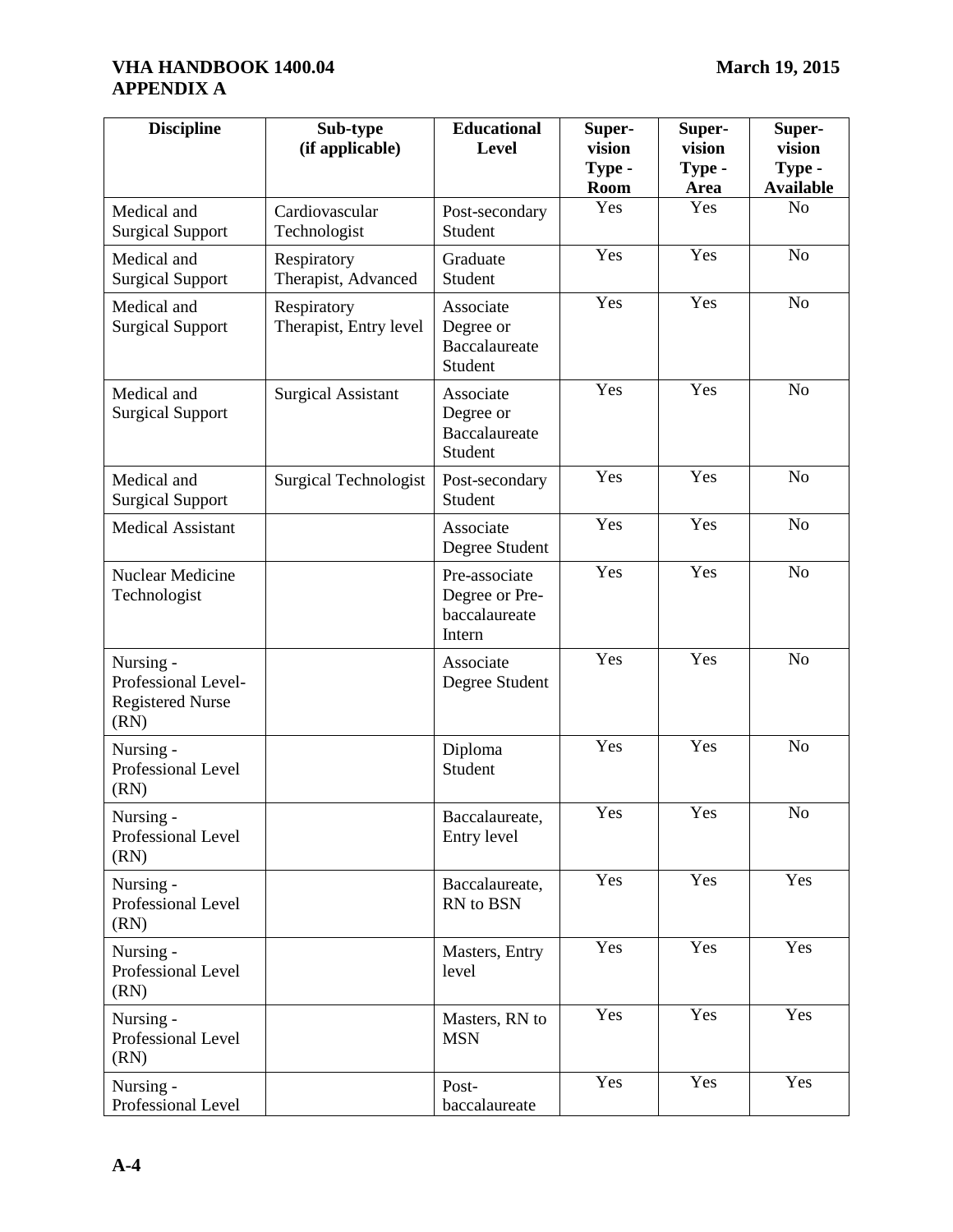| <b>Discipline</b>                                                                                                   | Sub-type<br>(if applicable)        | <b>Educational</b><br>Level                                              | Super-<br>vision<br>Type -<br>Room | Super-<br>vision<br>Type -<br>Area | Super-<br>vision<br>Type -<br><b>Available</b> |
|---------------------------------------------------------------------------------------------------------------------|------------------------------------|--------------------------------------------------------------------------|------------------------------------|------------------------------------|------------------------------------------------|
| (RN)                                                                                                                |                                    | Resident                                                                 |                                    |                                    |                                                |
| Nursing -<br>Professional Level<br>(RN)                                                                             |                                    | <b>Nurse</b><br>Practitioner<br>Student                                  | Yes                                | Yes                                | N <sub>o</sub>                                 |
| Nursing -<br>Professional Level<br>(RN)                                                                             |                                    | <b>Nurse</b><br>Practitioner<br>Resident                                 | Yes                                | Yes                                | Yes                                            |
| Nursing -<br>Professional Level<br>(DNP)                                                                            |                                    | Doctor of<br>Nursing<br>Practice<br>(DNP), Entry<br>Level                | Yes                                | Yes                                | N <sub>o</sub>                                 |
| Nursing -<br>Professional Level<br>(RN)                                                                             |                                    | Doctoral, RN<br>to Doctoral                                              | Yes                                | Yes                                | Yes                                            |
| Nursing -<br>Professional Level<br>(PhD, RN)                                                                        |                                    | Postdoctoral<br>Fellow (PhD)                                             | Yes                                | Yes                                | Yes                                            |
| Ophthalmic Related<br>Occupations                                                                                   | Ophthalmic Medical<br>Technologist | Baccalaureate<br>Student                                                 | Yes                                | Yes                                | N <sub>o</sub>                                 |
| Ophthalmic Related<br>Occupations                                                                                   | Ophthalmic<br>Technician           | Post-secondary<br>Student                                                | Yes                                | Yes                                | N <sub>o</sub>                                 |
| Optometry. See<br>Handbook 1400.1, Resident<br>Supervision, for policy on<br>supervision of Optometry<br>residents. | Optometrist                        | Doctoral<br>Student $(2^{nd} - 4^{th})$<br>Yr), Residency,<br>Fellowship | Yes                                | Yes                                | N <sub>o</sub>                                 |
| <b>Optometry Related</b><br>Occupations                                                                             | Optometric<br>Technician           | Associate<br>Degree or Post-<br>secondary<br>Student                     | Yes                                | Yes                                | N <sub>o</sub>                                 |
| Orthotics and<br>Prosthetics                                                                                        |                                    | Baccalaureate<br>or Post-<br>baccalaureate<br>Student                    | Yes                                | Yes                                | Yes                                            |
| Pharmacy                                                                                                            | Pharmacist                         | Doctoral<br>Student                                                      | Yes                                | Yes                                | N <sub>o</sub>                                 |
| Pharmacy                                                                                                            | Pharmacist                         | Postdoctoral<br>Resident                                                 | Yes                                | Yes                                | Yes                                            |
| Pharmacy                                                                                                            | Pharmacist                         | Postdoctoral<br>Fellow                                                   | Yes                                | Yes                                | Yes                                            |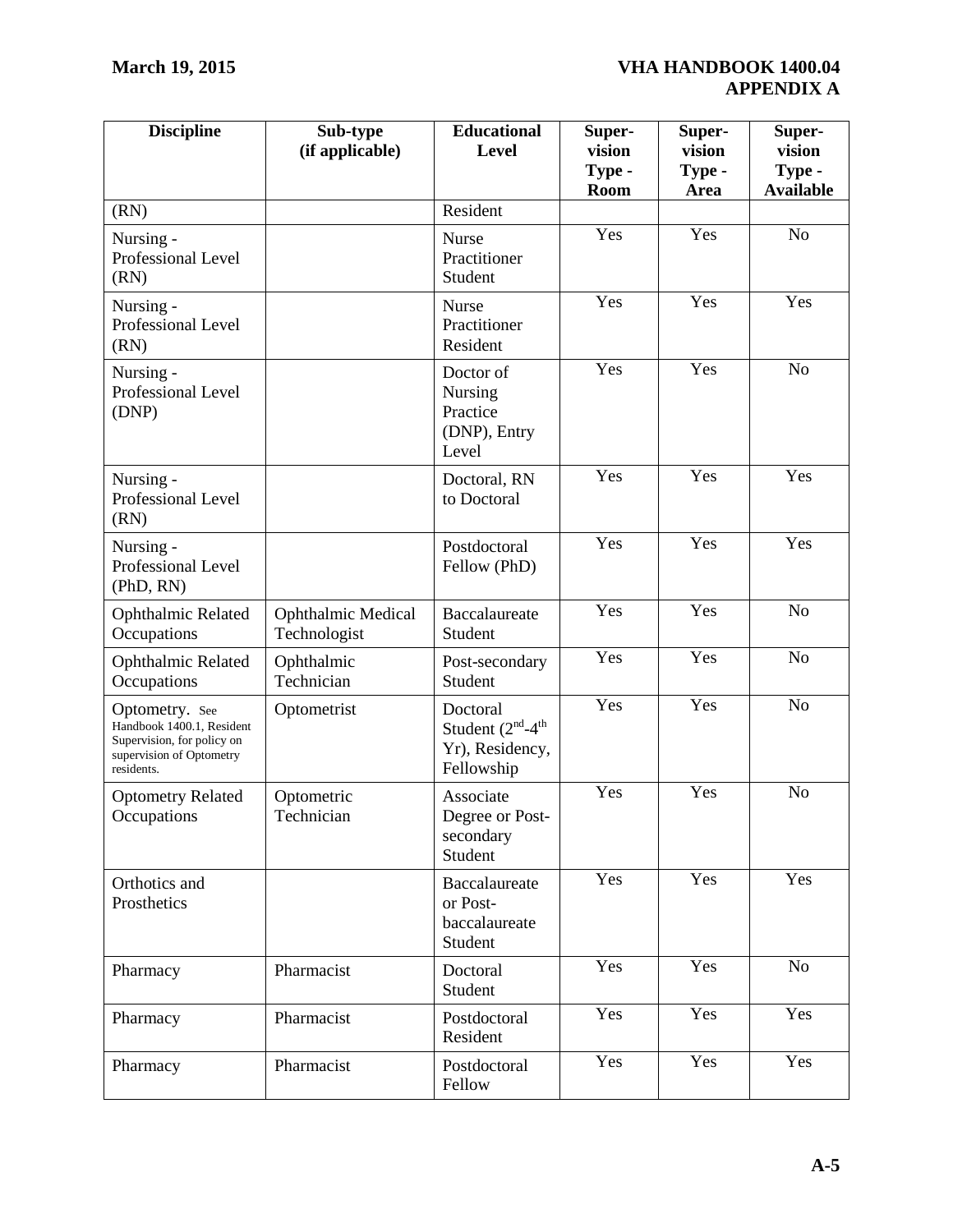# **VHA HANDBOOK 1400.04 March 19, 2015 APPENDIX A**

| <b>Discipline</b>                                                                                                   | Sub-type<br>(if applicable)                      | <b>Educational</b><br>Level                               | Super-<br>vision<br>Type -<br><b>Room</b> | Super-<br>vision<br>Type -<br>Area | Super-<br>vision<br>Type -<br><b>Available</b> |
|---------------------------------------------------------------------------------------------------------------------|--------------------------------------------------|-----------------------------------------------------------|-------------------------------------------|------------------------------------|------------------------------------------------|
| Pharmacy                                                                                                            | Pharmacy Technician                              | Certificate or<br>Associate<br>Degree Student             | Yes                                       | Yes                                | N <sub>o</sub>                                 |
| Physician Assistant                                                                                                 |                                                  | Baccalaureate<br>or Masters<br>Student                    | Yes                                       | Yes                                | N <sub>o</sub>                                 |
| Physician Assistant                                                                                                 |                                                  | Post-degree<br>Resident                                   | Yes                                       | Yes                                | Yes                                            |
| Podiatry (See Handbook<br>1400.01, Resident<br>Supervision, for policy on<br>supervision of Podiatry<br>residents). |                                                  | Doctoral<br>Student $(1st-2nd-$<br>$3rd -4thYr$           | Yes                                       | Yes                                | N <sub>o</sub>                                 |
| <b>Professional Mental</b><br><b>Health Counselor</b>                                                               |                                                  | <b>Masters</b><br>Student/Intern                          | Yes                                       | Yes                                | Yes                                            |
| Psychology                                                                                                          |                                                  | Predoctoral<br>Student/Extern                             | Yes                                       | Yes                                | Yes                                            |
| Psychology                                                                                                          |                                                  | Predoctoral<br>Intern                                     | Yes                                       | Yes                                | Yes                                            |
| Psychology                                                                                                          |                                                  | Postdoctoral<br>Fellow                                    | Yes                                       | Yes                                | Yes                                            |
| Radiologic<br>Technology                                                                                            | Cardiovascular<br>Interventional<br>Technologist | Associate<br>Degree or<br>Baccalaureate<br>Student        | Yes                                       | Yes                                | N <sub>o</sub>                                 |
| Radiologic<br>Technology                                                                                            | Computed<br>Tomography (CT)<br>Technologist      | Associate<br>Degree or<br>Baccalaureate<br>Student        | Yes                                       | Yes                                | N <sub>o</sub>                                 |
| Radiologic<br>Technology                                                                                            | <b>Magnetic Resonance</b><br>Technologist        | Associate<br>Degree or<br><b>Baccalaureate</b><br>Student | Yes                                       | Yes                                | N <sub>o</sub>                                 |
| Radiologic<br>Technology                                                                                            | Mammographer                                     | Associate<br>Degree or<br>Baccalaureate<br>Student        | Yes                                       | Yes                                | N <sub>o</sub>                                 |
| Radiologic<br>Technology                                                                                            | <b>Medical Dosimetrist</b>                       | Associate<br>Degree or<br>Baccalaureate<br>Student        | Yes                                       | Yes                                | N <sub>o</sub>                                 |
| Radiologic                                                                                                          | <b>Radiation Therapist</b>                       | Associate                                                 | Yes                                       | Yes                                | N <sub>o</sub>                                 |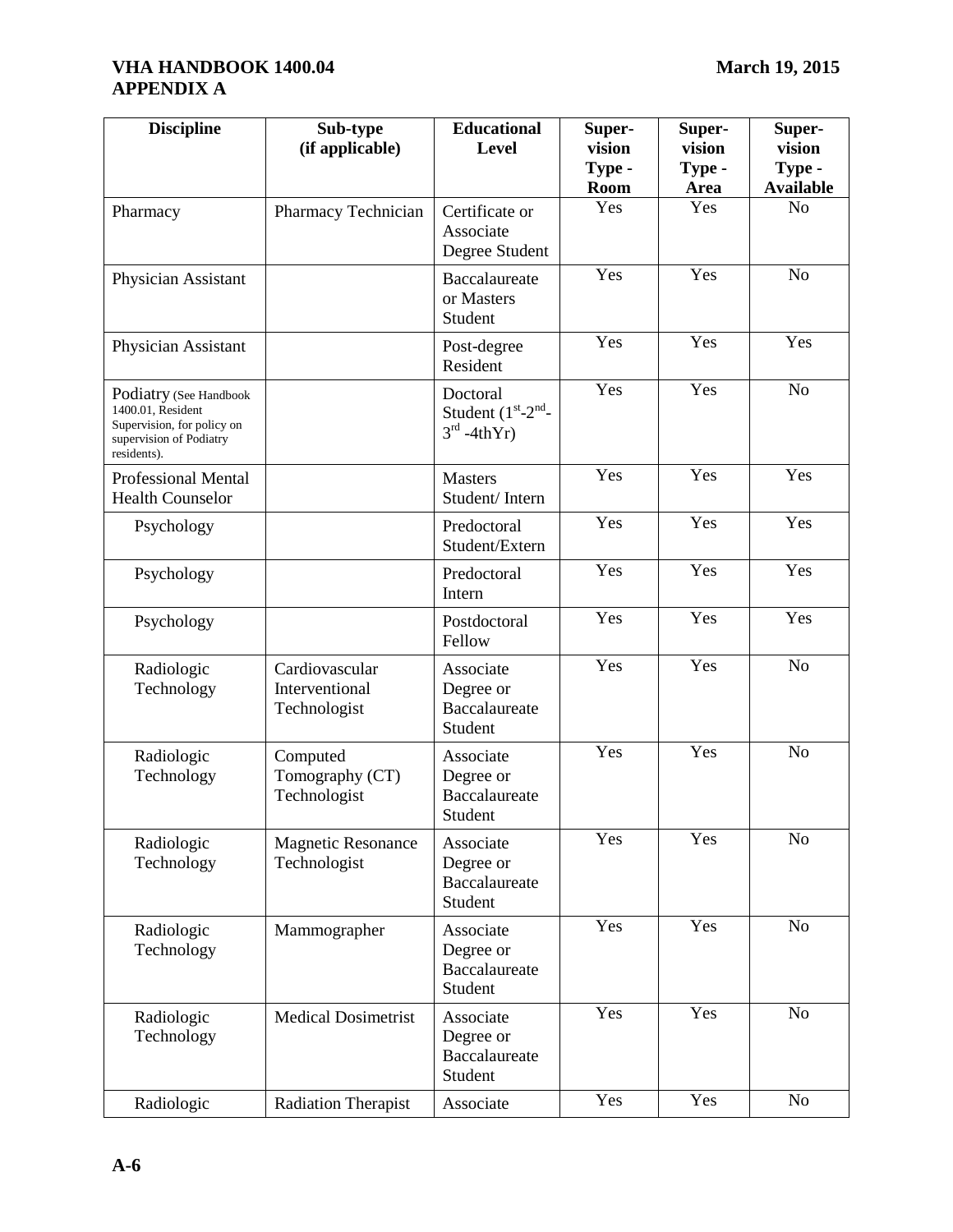| <b>Discipline</b>        | Sub-type<br>(if applicable)                          | <b>Educational</b><br>Level                               | Super-<br>vision<br>Type -<br><b>Room</b> | Super-<br>vision<br>Type -<br>Area | Super-<br>vision<br>Type -<br><b>Available</b> |
|--------------------------|------------------------------------------------------|-----------------------------------------------------------|-------------------------------------------|------------------------------------|------------------------------------------------|
| Technology               |                                                      | Degree or<br>Baccalaureate<br>Student                     |                                           |                                    |                                                |
| Radiologic<br>Technology | Radiographer                                         | Associate<br>Degree or<br><b>Baccalaureate</b><br>Student | Yes                                       | Yes                                | N <sub>o</sub>                                 |
| Rehabilitation           | Audiologist                                          | Predoctoral<br>Extern                                     | $\overline{Y}$ es                         | Yes                                | Yes                                            |
| Rehabilitation           | Audiologist                                          | Predoctoral<br>Clinical<br>Rotation                       | Yes                                       | Yes                                | N <sub>o</sub>                                 |
| Rehabilitation           | <b>Blind and Visual</b><br>Impairment<br>Professions | Baccalaureate<br>or Masters<br>Student                    | Yes                                       | Yes                                | Yes                                            |
| Rehabilitation           | <b>Creative Arts</b><br>Therapist (Art)              | Baccalaureate<br>or Masters<br>Student                    | Yes                                       | Yes                                | Yes                                            |
| Rehabilitation           | <b>Creative Arts</b><br>Therapist (Music)            | Baccalaureate<br>or Masters<br>Student                    | Yes                                       | Yes                                | Yes                                            |
| Rehabilitation           | <b>Exercise Physiologist</b>                         | <b>Masters</b><br>Student                                 | Yes                                       | Yes                                | N <sub>o</sub>                                 |
| Rehabilitation           | Horticulture<br>Therapist                            | Baccalaureate<br>Student                                  | Yes                                       | Yes                                | Yes                                            |
| Rehabilitation           | Kinesiotherapist                                     | Baccalaureate<br>or Masters<br>Student                    | Yes                                       | Yes                                | Yes                                            |
| Rehabilitation           | <b>Manual Arts</b><br>Therapist                      | Baccalaureate<br>Student                                  | Yes                                       | Yes                                | Yes                                            |
| Rehabilitation           | Massage Therapist                                    | Post-secondary<br>Student                                 | Yes                                       | Yes                                | N <sub>o</sub>                                 |
| Rehabilitation           | Occupational<br><b>Therapist Assistant</b>           | Post-secondary<br>Student                                 | Yes                                       | Yes                                | Yes                                            |
| Rehabilitation           | Occupational<br>Therapist                            | Masters or<br>Doctoral<br>Student                         | Yes                                       | Yes                                | Yes                                            |
| Rehabilitation           | Physical Therapist                                   | Masters or<br>Doctoral<br>Student or                      | Yes                                       | Yes                                | Yes                                            |